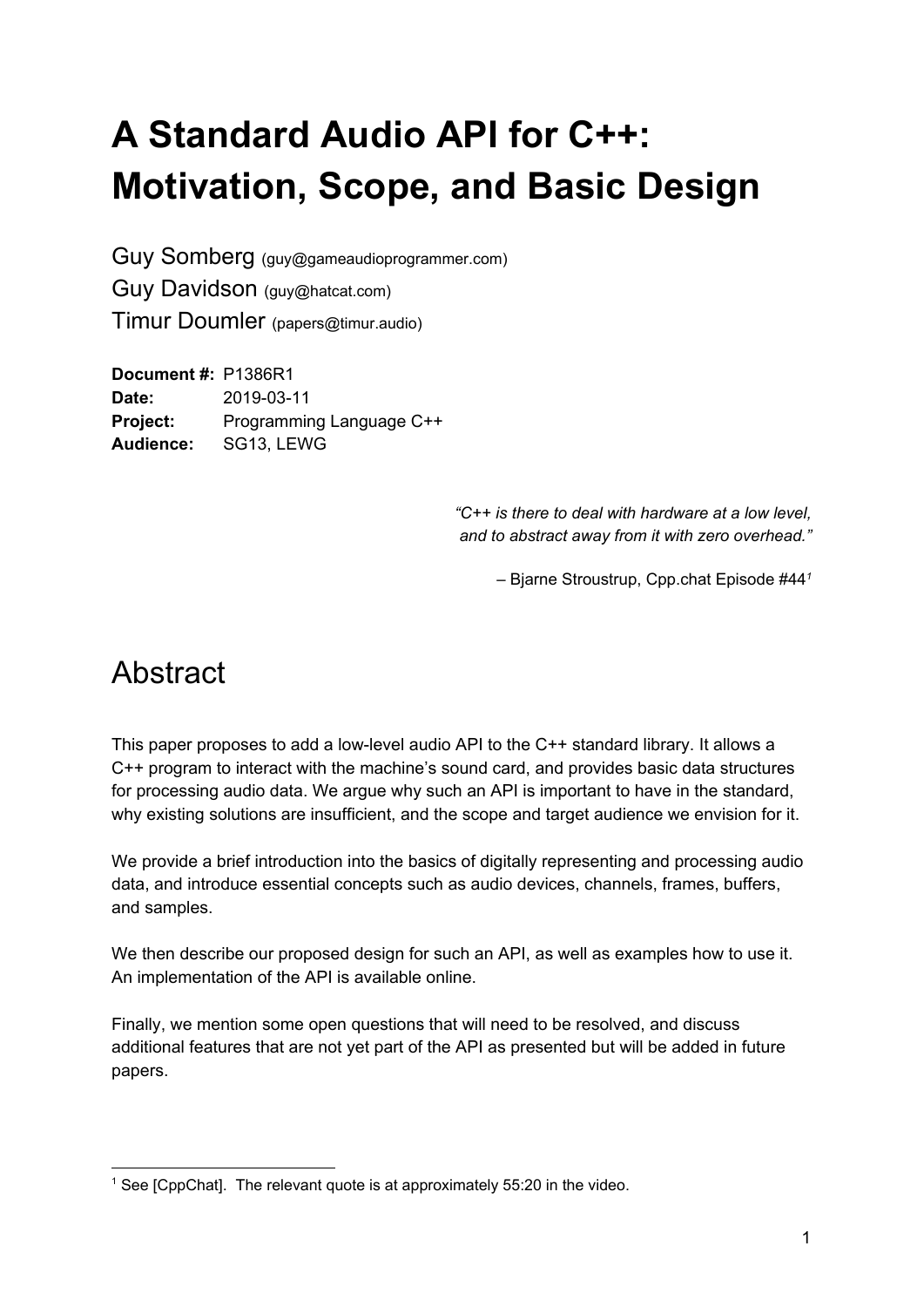## **Contents**

| <b>1 Motivation</b>                               | 3              |
|---------------------------------------------------|----------------|
| 1.1 Why Does C++ Need Audio?                      | 3              |
| 1.2 Audio as a Part of Human Computer Interaction | 4              |
| 1.3 Why What We Have Today is Insufficient        | 4              |
| 1.4 Why not Boost. Audio?                         | 6              |
| <b>2 Previous Work</b>                            | $\overline{7}$ |
| 3 Scope                                           | 8              |
| <b>4 Target Audience</b>                          | 8              |
| 5 Background                                      | 9              |
| 5.1 What is Audio?                                | 9              |
| 5.2 Representing Audio Data in C++                | 9              |
| 5.2.1 Samples                                     | 10             |
| 5.2.2 Frames and Channels                         | 10             |
| 5.2.3 Buffers                                     | 10             |
| 5.3 Audio Devices                                 | 11             |
| 5.4 Audio Software Interfaces                     | 11             |
| 5.5 Audio Driver Types                            | 12             |
| <b>6 API Design</b>                               | 12             |
| 6.1 Design Principles                             | 12             |
| 6.2 Design Overview                               | 13             |
| 6.3 Class audio_buffer                            | 13             |
| 6.4 Device Selection API                          | 16             |
| 6.5 Class audio_device                            | 17             |
| 6.6 Class audio_device_buffers                    | 22             |
| 6.7 Algorithms                                    | 22             |
| <b>7 Example Usage</b>                            | 23             |
| 7.1 White Noise                                   | 23             |
| 7.2 Process on the Main Thread                    | 23             |
| 7.3 Sine Wave                                     | 24             |
| 8 Reference Implementation                        | 24             |
| 9 Roadmap                                         | 25             |
| <b>10 Open questions</b>                          | 25             |
| 10.1 Detecting Device Configuration Changes       | 25             |
| 10.2 Channel Names and Channel Layouts            | 26             |
| 10.3 Exclusive vs Shared Mode                     | 26             |
| 10.4 Combining Multiple Devices                   | 27             |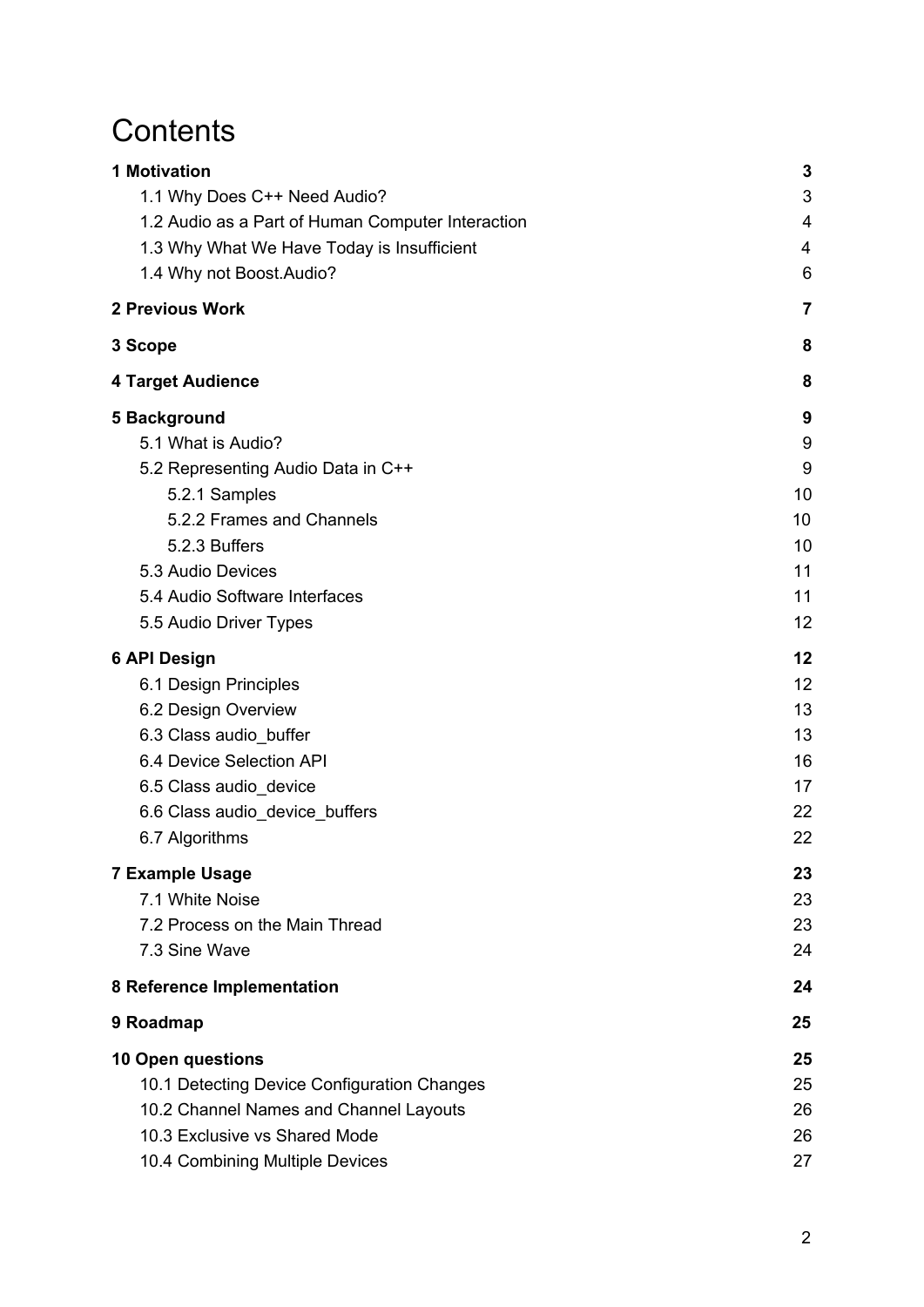| <b>11 References</b>                                    | 28  |
|---------------------------------------------------------|-----|
| 10.8 What About non-Device-based I/O?                   | 28  |
| 10.7 Should Device Discovery Be a Centralized Facility? | 28. |
| 10.6 Should We Use Executors and/or Coroutines?         | 27  |
| 10.5 Clocks and Timestamps                              | 27  |
|                                                         |     |

## Document Revision History

#### **R1**, 2019-03-11:

- Improved discussion of motivation
- Addressed comments from LEWGI and SG13 in Kona
- Made mdspan underlying type of buffer, replacing buffer view and strided span
- Added notion of different audio driver (hardware abstraction layer) types.
- Made audio driver type, sample type, and buffer order template parameters
- Removed buffer list in favour of audio device buffers
- Changed device list to return an optional<device>
- Removed nested namespace audio in favour of prefixing names with audio
- Editorial changes

<span id="page-2-0"></span>**R0,** 2019-01-21: Initial version.

# 1 Motivation

### <span id="page-2-1"></span>1.1 Why Does C++ Need Audio?

Almost every computer, phone, and embedded device on the market today comes with some form of audio output and (in many cases) input, yet there is no out-of-the-box support for audio in the C++ language. Developers have to use a multitude of different platform-specific APIs or middleware cross-platform frameworks. Wouldn't it be great if the basic functionality of talking to your sound card would come for free with every C++ compiler, as part of the C++ standard library? Not only would it allow one to write truly cross-platform audio code, but it would also lower the barrier of entry for learning.

The principles of pulse-code modulation (PCM) go back to at least the 1920s [PCM], and commodity PC hardware has been doing this exact thing since at least the early 1990s [SoundCard] if not earlier. That gives us between 30 and 100 years of experience doing audio the same way. These fundamentals have withstood the test of time - they have remained virtually unchanged from its humble beginnings, through the invention of the MP3, surround sound, and even now into the heyday of ambisonics and virtual reality. Throughout all of this time, PCM is the *lingua franca* of audio. It is time to provide an interface to audio devices in the C++ standard.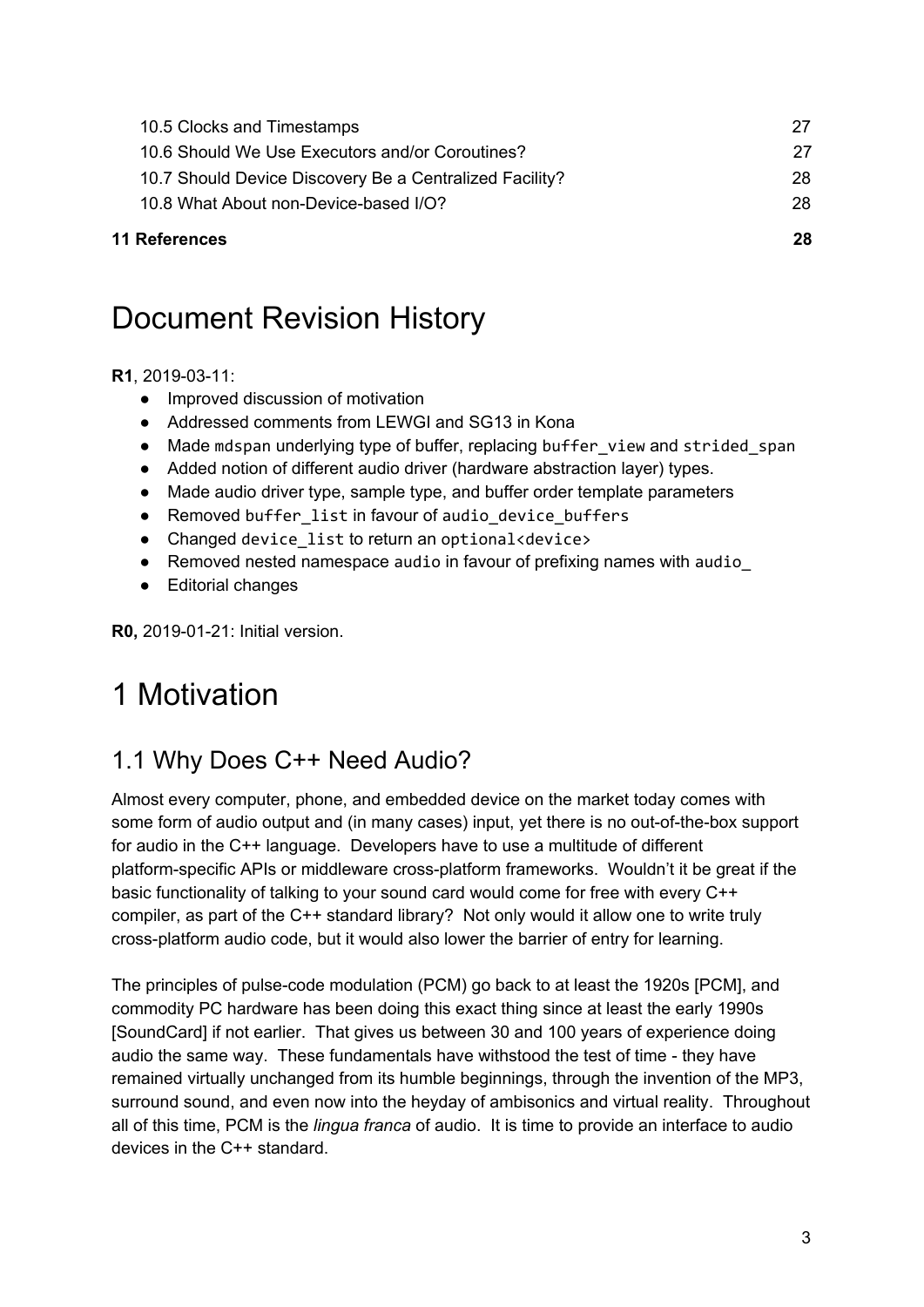The job of the standard is to standardise existing practice. This proposal intends to draw together current practice and present a way forward for a standard audio interface designed using modern C++ features.

### <span id="page-3-0"></span>1.2 Audio as a Part of Human Computer Interaction

Since the advent of C, computing has changed considerably with the introduction and widespread availability of graphics and the desktop metaphor. Human Computer Interaction (HCI) is the field of study which considers how people interact with computers and technology, and has expanded greatly since the introduction of personal computing. C++ is a systems programming language widely used on the server as well as the client (mobile phones and desktop computers). It is also a language which lacks library support for many fundamental aspects of client computing. If C++ is to be a language for the client as well as the server, it needs to complete its HCI support.

Games are often used to demonstrate the scope of requirements for HCI support. In order to implement even the simplest of primitive games, you need at a minimum the following fundamental tools:

- A canvas to draw on.
- Graphics support to draw specific figures.
- Input support for receiving user control events.
- Audio support for providing additional reinforcing feedback.

Currently, the C++ standard library provides none of these tools: it is impossible for a C++ programmer to create even a rudimentary interactive application with the tools built into the box. She must reach for one or more third-party libraries to implement all of these features. Either she must research the APIs offered by her program's various supported host systems to access these features, or she must find a separate library that abstracts the platform away. In any case, these APIs will potentially change from host to host or library to library, requiring her to learn each library's particular individual quirks.

If C++ is there to deal with the hardware at a low level, as Bjarne Stroustrup said, then we must have access to all the hardware that is common on existing systems, and that includes the audio hardware.

Audio playback and recording has been solved many times over - a large number of both proprietary and open-source libraries have been developed and implemented on a myriad of platforms in an attempt to provide a universal API. Examples libraries include Wwise, OpenAL, Miles Sound System, Web Audio, PortAudio, RtAudio, JUCE, and FMOD to name a few. [AudioLibs] lists 38 libraries at the time of writing. While some of these APIs implement higher-level abstractions such as DSP graphs or fancy tooling, at a fundamental level they are all doing the exact same thing in the exact same way.

### <span id="page-3-1"></span>1.3 Why What We Have Today is Insufficient

The corpus of audio libraries as it exists today has a few fundamental problems: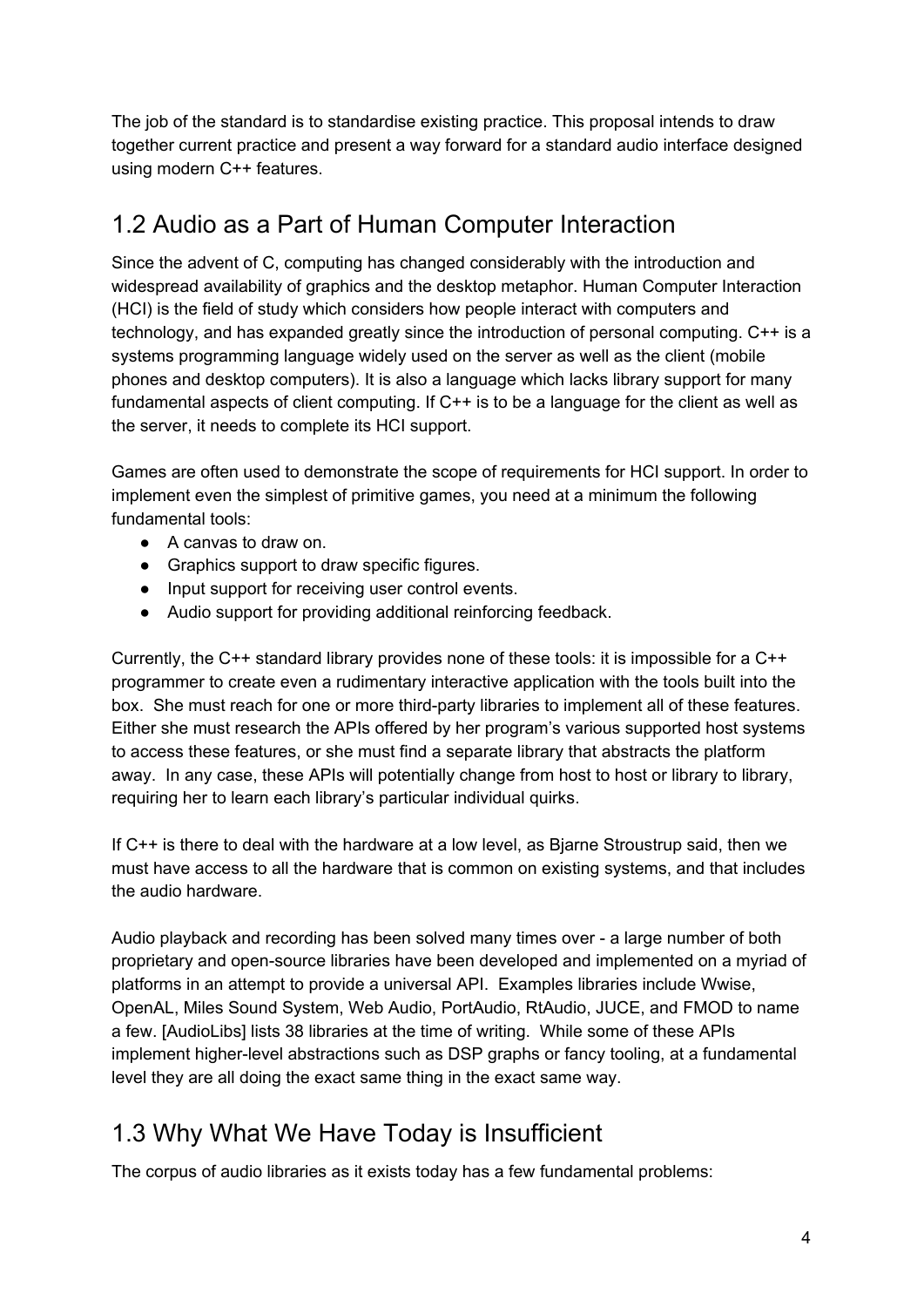- The libraries are often platform-specific.
- There is a lot of boilerplate code that cannot be shared among platforms.
- The libraries are not written to be able to take advantage of modern syntax and semantics.

Consider the "Hello World" of audio programming: the playback of white noise, which is generated by sending random sample data to the output device. Let's examine what this code will look like on MacOS with the CoreAudio API and on Windows with WASAPI, the foundational audio libraries on their respective platforms. (The code in this section has been shrunk to illegibility on purpose in order to show the sheer amount of boilerplate required.)

| MacOS CoreAudio                                                                                                                                                                                                                                                                                                                                                                                                                                                                                                                                                                                                                                                                                                                                                                                                                                                                                                                                                                                                                                                                                                                                                                                                                                                                                                                                                                                                                                                                                                                                                                                                | <b>Windows WASAPI</b>                                                                                                                                                                                                                                                                                                                                                                                                                                                                                                                                                                                                                                                                                                                                                                                                                                                                                                                                                                                                                                                                                                                                                                                                                                                                                                                                                                                                                              |
|----------------------------------------------------------------------------------------------------------------------------------------------------------------------------------------------------------------------------------------------------------------------------------------------------------------------------------------------------------------------------------------------------------------------------------------------------------------------------------------------------------------------------------------------------------------------------------------------------------------------------------------------------------------------------------------------------------------------------------------------------------------------------------------------------------------------------------------------------------------------------------------------------------------------------------------------------------------------------------------------------------------------------------------------------------------------------------------------------------------------------------------------------------------------------------------------------------------------------------------------------------------------------------------------------------------------------------------------------------------------------------------------------------------------------------------------------------------------------------------------------------------------------------------------------------------------------------------------------------------|----------------------------------------------------------------------------------------------------------------------------------------------------------------------------------------------------------------------------------------------------------------------------------------------------------------------------------------------------------------------------------------------------------------------------------------------------------------------------------------------------------------------------------------------------------------------------------------------------------------------------------------------------------------------------------------------------------------------------------------------------------------------------------------------------------------------------------------------------------------------------------------------------------------------------------------------------------------------------------------------------------------------------------------------------------------------------------------------------------------------------------------------------------------------------------------------------------------------------------------------------------------------------------------------------------------------------------------------------------------------------------------------------------------------------------------------------|
| AudioObjectPropertyAddress pa = {<br>kAudioHardwarePropertyDefaultInputDevice,<br>kAudioObjectPropertyScopeGlobal,<br>kAudioObjectPropertyElementMaster<br>$\}$ ;<br>uint32 t dataSize;<br>if (auto result = AudioObjectGetPropertyDataSize(<br>kAudioObjectSystemObject, &pa, 0, nullptr, &dataSize)<br>   dataSize != sizeof(AudioDeviceID); result != noErr)<br>return result;<br>AudioDeviceID deviceID:<br>if (auto result = AudioObjectGetPropertyData(<br>kAudioObjectSystemObject, &pa, 0, nullptr, &dataSize,<br>return result;<br>AudioDeviceIOProcID ioProcID:<br>if (auto result = AudioDeviceCreateIOProcID(<br>deviceID, ioProc, nullptr, &ioProcID); result != noErr)<br>return result;<br>if (auto result = AudioDeviceStart(deviceID, ioProc); result !=<br>$noErr)$ {<br>AudioDeviceDestroyIOProcID(deviceID, ioProcID);<br>return result;<br>}<br>AudioDeviceStop(deviceID, ioProc);<br>AudioDeviceDestroyIOProcID(deviceID, ioProcID);<br>OSStatus ioProc(AudioObjectID deviceID,<br>const AudioTimeStamp*,<br>const AudioBufferList*.<br>const AudioTimeStamp*,<br>AudioBufferList* outputData,<br>const AudioTimeStamp*,<br>$void*)$<br>if (outputData != $nullptr)$ {<br>const size t numBuffers = outputData->mNumberBuffers;<br>for (size t iBuffer = 0; iBuffer < numBuffers; ++iBuffer) {<br>const AudioBuffer& buffer = outputData->mBuffers[iBuffer];<br>const size t numSamples = buffer.mDataByteSize /<br>sizeof(float);<br>$float* pDataFloat = static castfor (size t i = \theta; i < buffer.mDataByteSize; ++i) {pDataFloat[i] = get random sample value();}return noErr;}$ | CoCreateInstance(CLSID MMDeviceEnumerator, NULL, CLSCTX ALL,<br>IID IMMDeviceEnumerator, (void**)&pEnumerator);<br>pEnumerator->GetDefaultAudioEndpoint(eRender, eConsole,<br>&pDevice);<br>pDevice->Activate(IID IAudioClient, CLSCTX ALL, NULL,<br>(void**)&pAudioClient);<br>pAudioClient->GetMixFormat(&pwfx);<br>pAudioClient->Initialize(AUDCLNT SHAREMODE SHARED, 0,<br>hnsRequestedDuration, 0, pwfx, NULL);<br>pAudioClient->GetBufferSize(&bufferFrameCount);<br>pAudioClient->GetService(IID IAudioRenderClient,<br>(void**)&pRenderClient);<br>pMySource->SetFormat(pwfx);<br>pRenderClient->GetBuffer(bufferFrameCount, &pData);<br>pRenderClient->ReleaseBuffer(bufferFrameCount, flags);<br>$hnsActualDuration =$<br>(double)REFTIMES PER SEC * bufferFrameCount /<br>pwfx->nSamplesPerSec;<br>pAudioClient->Start();<br>while (flags != AUDCLNT BUFFERFLAGS SILENT) {<br>Sleep((DWORD)(hnsActualDuration/REFTIMES PER MILLISEC/2));<br>pAudioClient->GetCurrentPadding(&numFramesPadding);<br>numFramesAvailable = bufferFrameCount - numFramesPadding:<br>pRenderClient->GetBuffer(numFramesAvailable, &pData);<br>$float* pDataFloat = static cast(pData);$<br>for (size $t$ i = 0; i < numFramesAvailable; ++i) {<br>$pDataFloat[i] = get random sample value();$<br>₹.<br>pRenderClient->ReleaseBuffer(numFramesAvailable, flags);<br>ł<br>Sleep((DWORD)(hnsActualDuration/REFTIMES PER MILLISEC/2));<br>pAudioClient->Stop(); |

In both examples, the large majority of this code simply sets up devices and buffers: only the sample-generating code (in blue) actually updates the output buffer in any way. Note that the sample-generating code is basically identical between the CoreAudio and WASAPI code.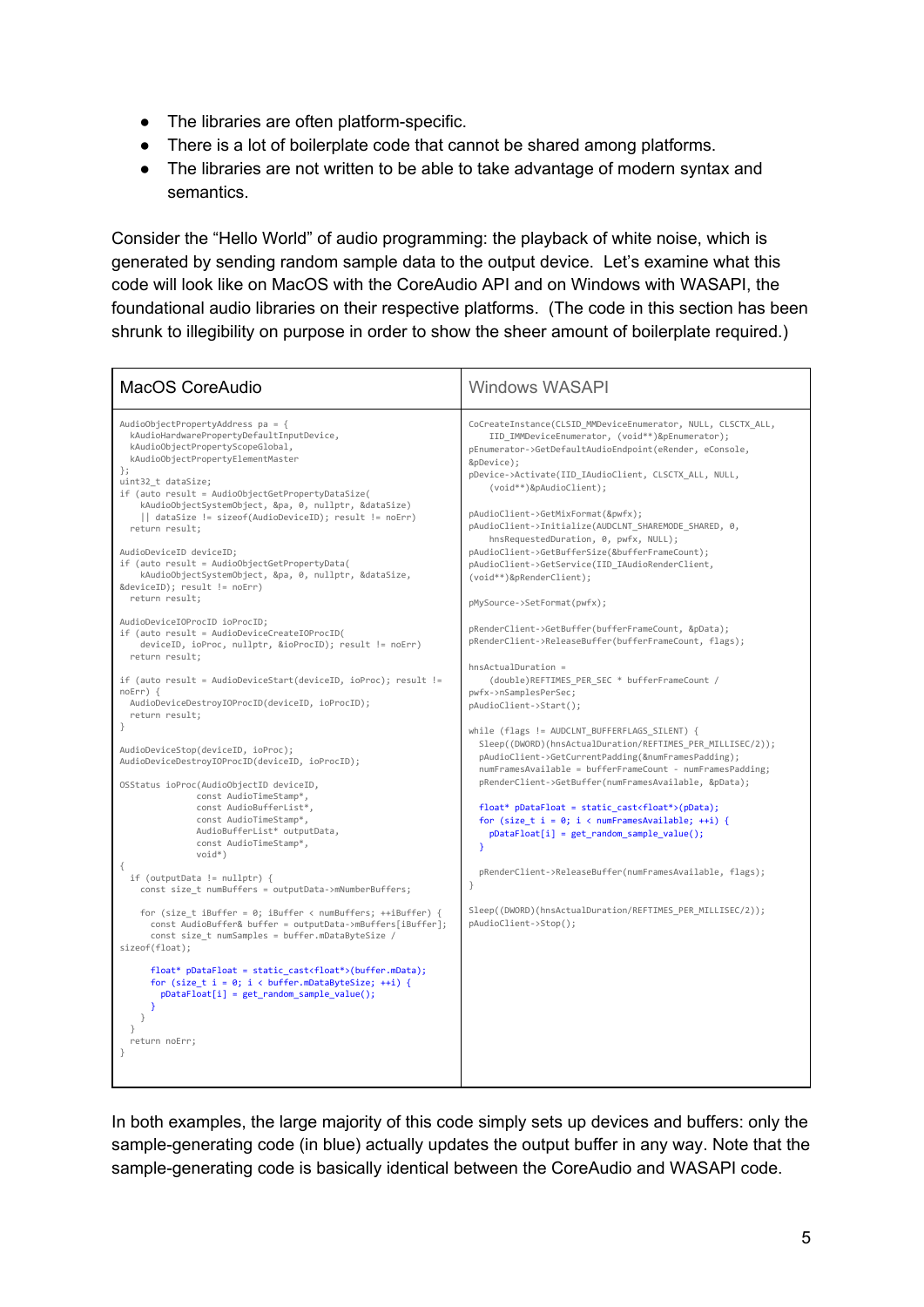The amount of boilerplate code prompted the creation of several libraries which attempt to abstract devices and buffers. The same example using JUCE looks like this:

#### **JUCE**

```
class MainComponent : public AudioAppComponent
{
public:
   MainComponent() {
     setAudioChannels (2, 2);
   }
   ~MainComponent() override {
     shutdownAudio();
   }
   void prepareToPlay (int samplesPerBlockExpected, double sampleRate) override {}
   void getNextAudioBlock (const AudioSourceChannelInfo& bufferToFill) override {
for (auto channel = 0; channel < bufferToFill.buffer->getNumChannels(); ++channel) {<br>auto *buffer = bufferToFill.buffer->getWritePointer(channel, bufferToFill.startSample);<br>for (auto sample = 0; sample < bufferToFill.numSa
          buffer[sample] = get_random_sample_value();
     }
   }
   void releaseResources() override {}
   void paint (Graphics&) override {}
   void resized() override {}
   JUCE_DECLARE_NON_COPYABLE_WITH_LEAK_DETECTOR (MainComponent)
};
```
In this case, the abstraction is achieved by declaring a base class and requiring the client to override several member functions. While this does require less code, there is still redundancy in the form of four empty overridden functions, as well as a macro hiding a chunk of housekeeping. And, once again, our sample-generating (blue) code is nearly identical.

In the first two code samples (CoreAudio and WASAPI), the code is calling a C API, and thus is limited in its ability to take advantage of modern C++ abstractions. The third code sample (JUCE) could have been written using C++98, with only the auto and override keywords hinting at modern implementation.

New C++ language features have made it possible to write clearer, more concise code. It is the authors' intent to specify a modern interface to audio programming.

#### <span id="page-5-0"></span>1.4 Why not Boost.Audio?

Obligatory reference to xkcd: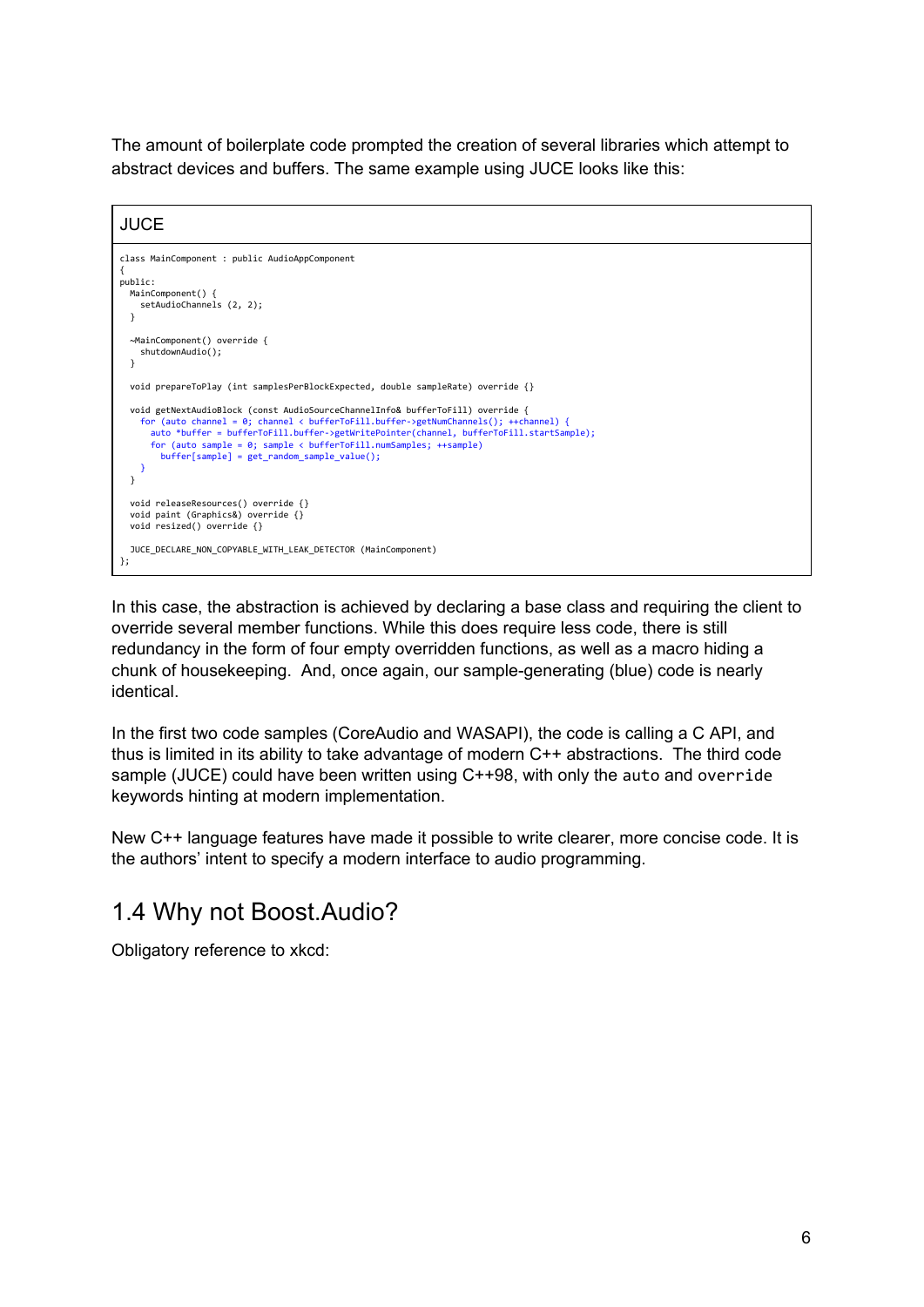

Source: <https://xkcd.com/927/>

Yeah, why not Boost.Audio? Why don't we submit this to Boost?

The short answer is that we probably should also submit this to Boost. It will be a great opportunity to get it into people's hands sooner while we go through the process of making an audio TS. Additionally, libraries like Boost.Container show that there is room in Boost for filling in implementations for compilers that do not provide a complete standard library.

But submitting a library like this to Boost is orthogonal to submitting this proposal to ISO C++. C++ is still missing out-of-the-box access to a piece of fundamental and very common hardware.

# <span id="page-6-0"></span>2 Previous Work

This is the first paper formally proposing audio functionality for the C++ standard. To our knowledge, the most serious discussion so far of such an idea is a thread from 2016 on the Future C++ Proposals Google group (see [Forum]). The author was initially sketching out a higher-level approach to audio based on stream-like semantics. Some of the criticism in the ensuing discussion was that this wasn't sufficiently low-level, didn't give direct access to the actual underlying audio data (samples, frames) and basic operations on it such as deinterleaving, wasn't directly based on existing audio libraries, and didn't have a way to interact with the concrete audio devices used by the OS for audio I/O. The proposal we present here fulfils all of those requirements.

Later parts of the Google group discussion explore different design ideas towards a more universal low-level API for audio, some of which are part of our design as well.

Before publishing R0 of this paper, we presented an earlier draft of our proposal in November 2018 at the Audio Developer Conference in London (see [ADC]). We received overwhelmingly positive feedback for this proposal from the industry. We also received lots of useful technical feedback on the API design, and incorporated it into the initial revision (R0) of this paper.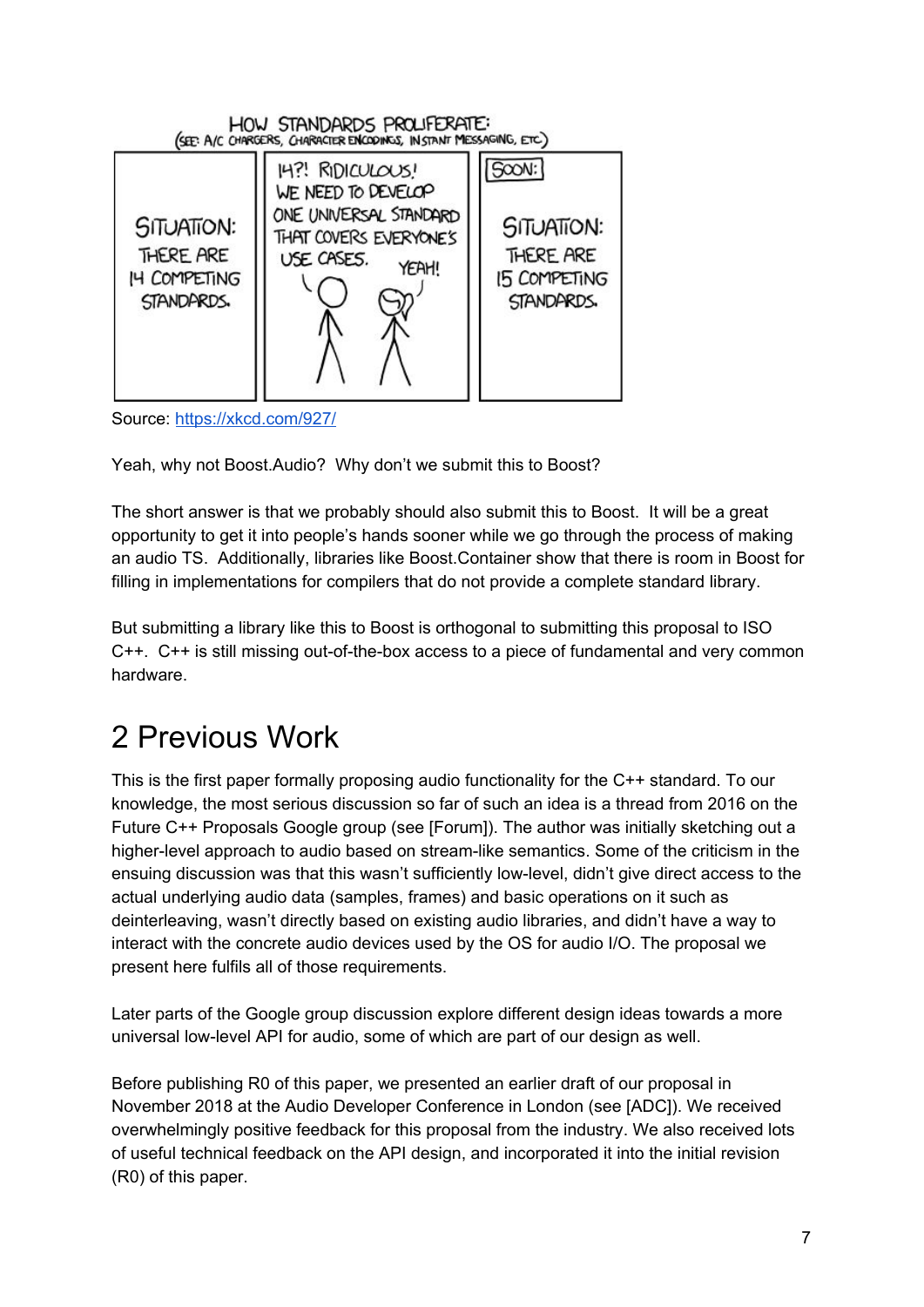R0 was presented at the February 2019 WG21 meeting in Kona. We received encouragement to proceed with this proposal, as well as a large amount of technical feedback from both C++ library experts and audio domain experts. Based on this feedback, we made further adjustments to the API, which we present in this revision (R1).

# <span id="page-7-0"></span>3 Scope

This paper describes a low-level audio playback and recording device access API, which will function for a large class of audio devices. This API will work on commodity PC hardware (Windows, MacOS, Linux, etc.), microcontrollers, phones and tablets, big iron, exotic hardware configurations, and even devices with no audio hardware at all<sup>2</sup>. Additionally, we target non-realtime use cases for command-line or GUI tools that want to operate on audio data without actually rendering it to an audio device.

Defining what is not supported is as important as defining what is. This paper does not seek to implement any features related to MIDI, FM synthesis, audio file parsing/decompression/ playback, buffered streaming from disk or network, or a DSP graph<sup>3</sup>. At least some of these omitted features are in scope for a std::audio library, but those features will come either in later revisions of this paper, or in papers of their own once the fundamentals have been laid out in this document (see also sections 9 and 10).

# <span id="page-7-1"></span>4 Target Audience

Because the API presented in this paper is a low-level audio device access API, it is targeted at two broad categories of people: audio professionals and people learning low-level audio programming. The classes and algorithms are the same algorithms that professionals currently have to write for their target platforms, and they are designed for minimum overhead. At the same time, a beginner who wants to learn low-level audio programming will find the interfaces intuitive and expressive because they map directly to the fundamental concepts of audio.

However, because this API does not (yet) provide any facilities for functionality like loading and playing audio files, there is a category of programmers for whom this library is too low-level. For those people, we hope to include a suite of libraries in succession papers once this paper has been put through its paces.

 $2$  Obviously, devices with no audio hardware will not generate any audio, but the API is aware of such devices and respects the principle that "you don't pay for what you don't use" on such devices. <sup>3</sup> DSP graphs are the most common way to represent complex audio processing chains.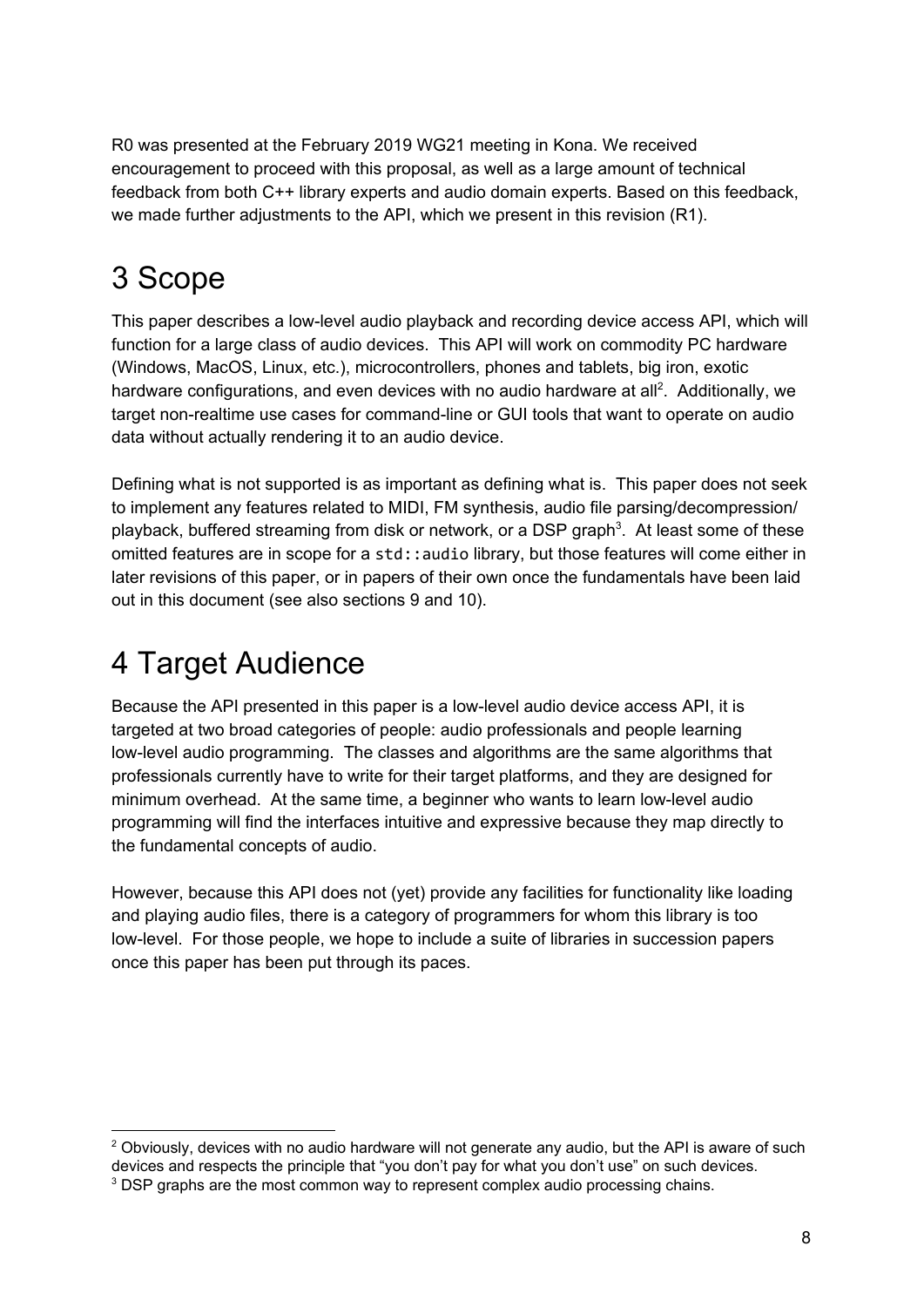# <span id="page-8-0"></span>5 Background

### <span id="page-8-1"></span>5.1 What is Audio?

Fundamentally, audio can be modeled as waves in an elastic medium. In our normal everyday experience, the elastic medium is air, and the waves are air pressure waves. The differences in air pressure is sensed by our ears, and our brains interpret the signals as sound. For more details on the fundamentals of audio and hearing, along with additional references, see Chapter 1 by Stephen McCaul of [GAP]. Additionally, for an interactive document which can help to create an intuition for sound and audio, see [Waveforms].

#### From chapter 1 of [GAP]:

"Any one-dimensional physical property can be used to represent air pressure at an instant in time. If that property can change over time, it can represent audio. Common examples are voltage (the most common analog), current (dynamic microphones), optical transitivity (film), magnetic orientation (magnetic tape), and physical displacement (records). [...]

The ubiquitous representation for processing sound [...] is pulse-code modulation, or PCM. This representation consists of a sequence of [values] that represent the sound pressure at equally spaced times."

More precisely, the representation most commonly used is Linear PCM (LPCM). There are other digital representations such as delta modulation, but they are much less widely-used. In this paper, we have deliberately chosen LPCM because it is the de facto standard for audio applications and drivers.



#### <span id="page-8-2"></span>5.2 Representing Audio Data in C++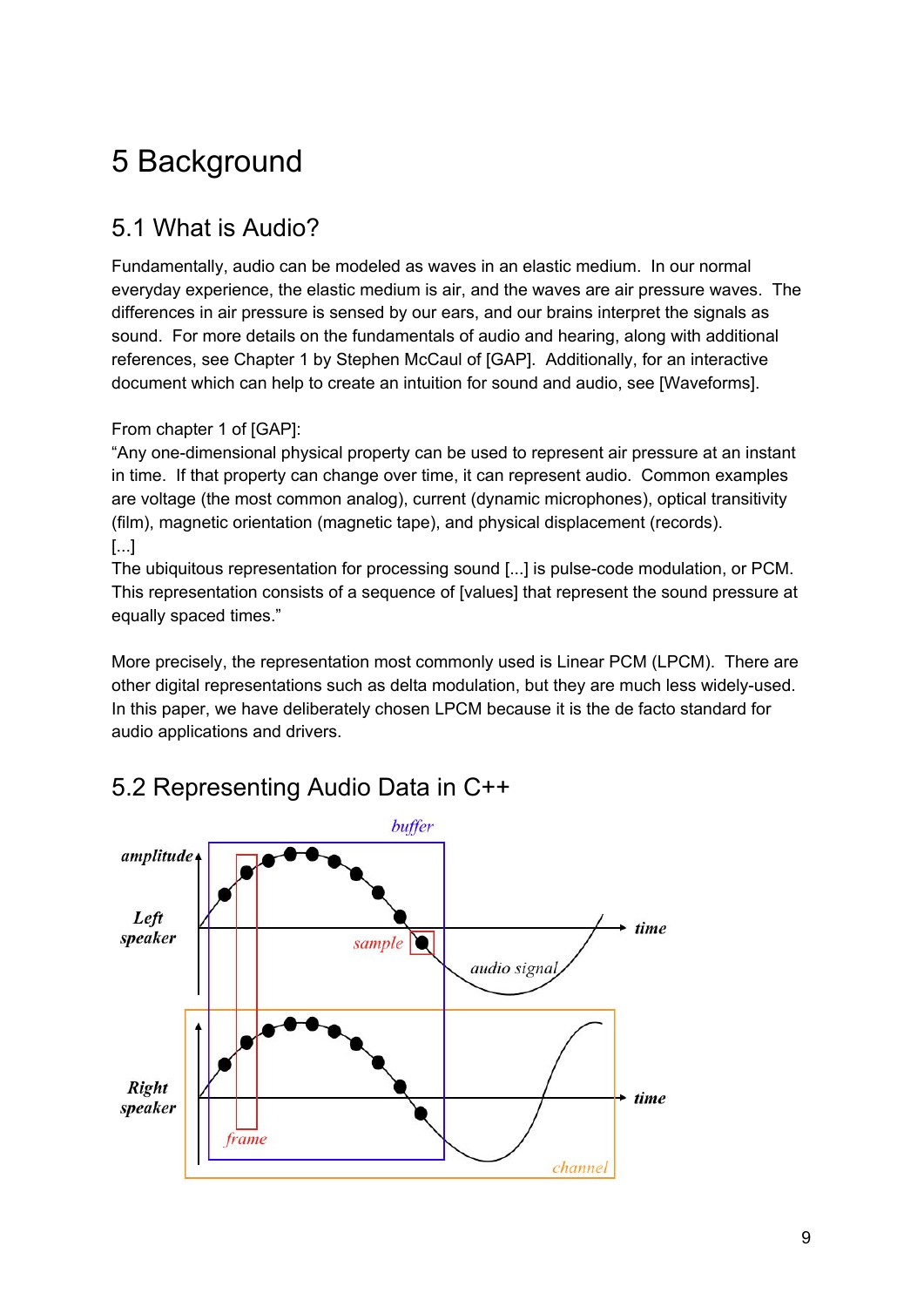#### <span id="page-9-0"></span>5.2.1 Samples

A *sample* is the fundamental unit of audio, which represents the amplitude of an audio signal at a particular point in time. It is represented as a single numeric value, typically either a floating point number in the range -1..+1 or a signed integer, but may also be another type that is appropriate to the target platform. The *sample rate* or sampling frequency is the number of samples per second. Typical sample rates are 44,100 Hz, 48,000 Hz, and 96,000 Hz. The *bit depth* is the number of bits of information in each sample, which can be lower than the number of bits available in the numeric data type used. Typical bit depths are 16 bit or 24 bit.

#### <span id="page-9-1"></span>5.2.2 Frames and Channels

A *frame* is a collection of samples referring to the same point in time, one for each output (typically a speaker) or input (typically a microphone). For example, a stereo (two-speaker) output will have 2 samples in the frame, one for the left speaker and one for the right. A "5.1" channel surround sound system will have six samples in the frame: left, center, right, surround left, surround right, and LFE (low-frequency emitter, typically referred to as a "subwoofer"). Each sample within a frame is targeted at a particular speaker, and we refer to the collection of samples targeted for a particular speaker as a *channel*.

#### <span id="page-9-2"></span>5.2.3 Buffers

A *buffer* is a collection of frames, typically laid out in a contiguous array in memory. Using such a buffer for exchanging data with the sound card greatly reduces the communication overhead compared to exchanging individual samples and frames, and is therefore the established method. On the other hand, buffers increase the latency of such data exchange. The tradeoff between performance and latency can be controlled with the *buffer size*. This will often be a power-of-two number. On desktop machines and phones, typical buffer sizes are between 64 and 1024 samples per buffer.

There are two orderings for buffers: interleaved and deinterleaved. In an interleaved buffer, the channels of each frame are laid out sequentially, followed by the next frame. In a deinterleaved buffer, the channels of each frame are laid out sequentially, followed by the next channel laid out sequentially.

It is probably easiest to view this visually. In the following tables, each square represents a single sample, L stands for "left channel", and R stands for "right channel". Each buffer contains four frames of stereo audio data.

#### **Interleaved:**

|--|--|--|--|--|--|--|--|

**Deinterleaved:**

|--|--|--|--|--|--|--|--|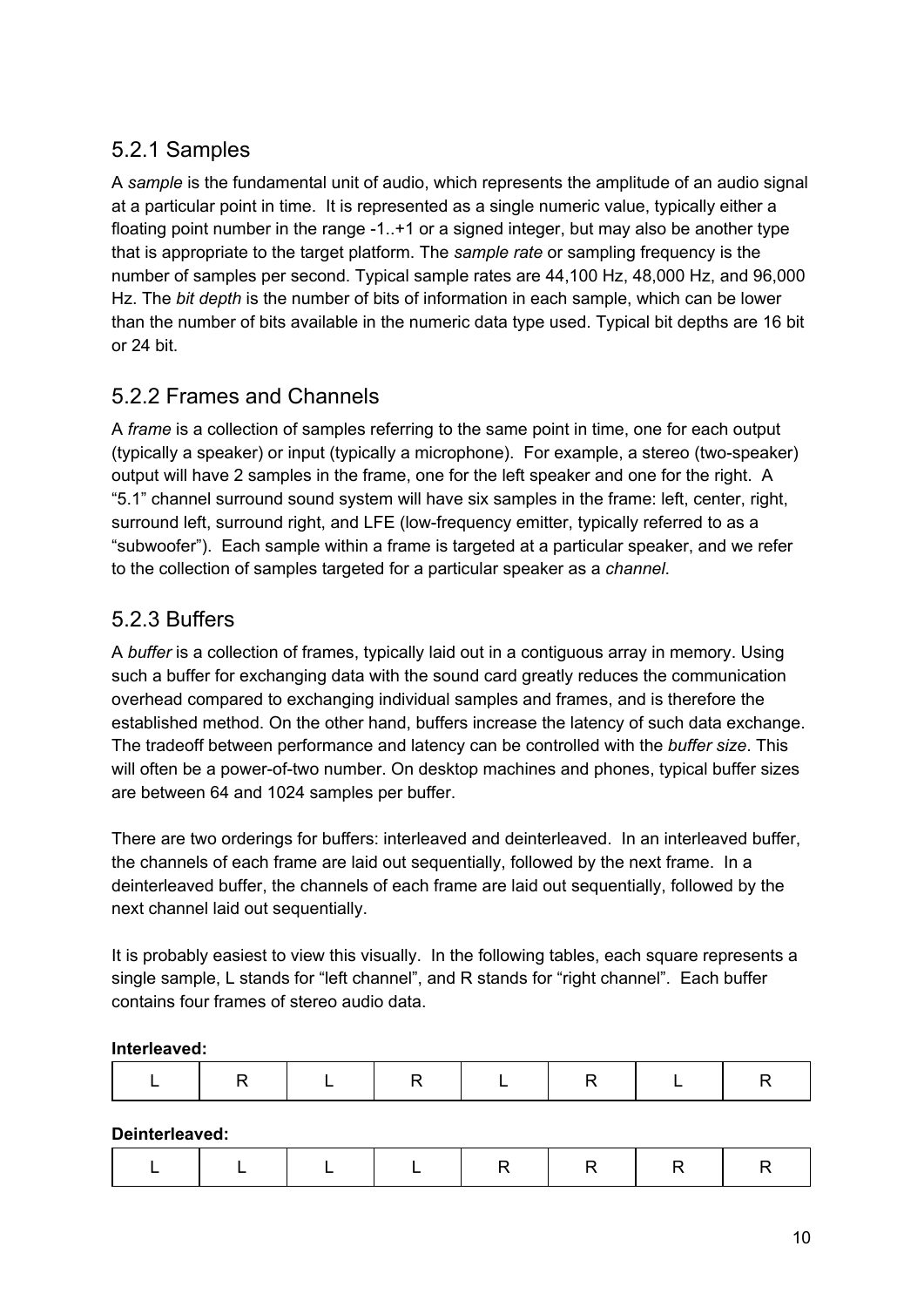Another example, this time with a 5.1-channel setup. Here  $L = \text{left}$ , R = right, C = center, SL  $=$  surround left, SR  $=$  surround right, LFE  $=$  low-frequency emitter. In order to fit onto a page, there are only three frames in these buffers.

#### **Interleaved:**

| - | -<br>- |  |  | $- -$<br>ᄂᄂ |  | $\overline{ }$ |  |  |  | $- -$<br>⊢∟ |  | . . |  |  |  | $- -$ |
|---|--------|--|--|-------------|--|----------------|--|--|--|-------------|--|-----|--|--|--|-------|
|---|--------|--|--|-------------|--|----------------|--|--|--|-------------|--|-----|--|--|--|-------|

#### **Deinterleaved:**

|  |  |  | D | ັ | ◡ |  |  |  | $\degree$ I C $\vert$ SL $\vert$ SL $\vert$ J $\Box$ |  | SLI |  |  |  | ISR ISR ISR ILFE IL | - F F F | $\Box$ FF |
|--|--|--|---|---|---|--|--|--|------------------------------------------------------|--|-----|--|--|--|---------------------|---------|-----------|
|--|--|--|---|---|---|--|--|--|------------------------------------------------------|--|-----|--|--|--|---------------------|---------|-----------|

#### <span id="page-10-0"></span>5.3 Audio Devices

A *device* is the software interface to the physical hardware that is outputting or inputting audio buffers. Audio hardware consists of a digital to analog converter (DAC) for output devices (speakers), and/or an analog to digital converter (ADC) for input devices (microphones).

Under the hood, devices have a double buffer of audio data $4$ : the device consumes one buffer while the software fills the other. However, the audio device *does not wait* for the previous buffer to complete before swapping the buffers. In fact, it cannot, because time moves forward whether or not we are ready for it. This is important, because it means that audio is a near real-time system<sup>5</sup>. Missing even a single sample is unacceptable in audio code, and will typically result in an audible glitch.

Every time a buffer context switch occurs, the device signals that its memory buffer is ready to be filled (output) or consumed (input). At that moment, the program has a very short window of time - typically a few milliseconds at most<sup>6</sup> - in which to fill or consume the buffer with audio data before the buffer is switched again. At a fundamental level, the design proposed in this document is about hooking into this moment in time when the buffer is ready and exposing it to user code.

#### <span id="page-10-1"></span>5.4 Audio Software Interfaces

There are two broad categories of audio APIs: *callback* APIs and *polling* APIs.

In a *callback* API, the operating system fabricates a thread on your program's behalf and calls into user code through that thread every time a buffer becomes available. One example of a callback-based API is MacOS CoreAudio.

<sup>4</sup> As with everything in C++, this explanation follows the "as if" rule. The actual mechanics are more complex, but the distinctions are not important to this paper.

<sup>5</sup> Audio processing exhibits many of the properties of a hard real-time system, but in most contexts there is an operating system and a thread scheduler between the audio software and the chip. So, although it is tempting to call it so, "hard real-time" is not technically correct in most cases.

 $6$  An example: a common sample rate is 48,000 Hz, and a common buffer size is 128 samples. 128 samples divided by 48,000 samples per second gives just 2.66 milliseconds to fill the buffer.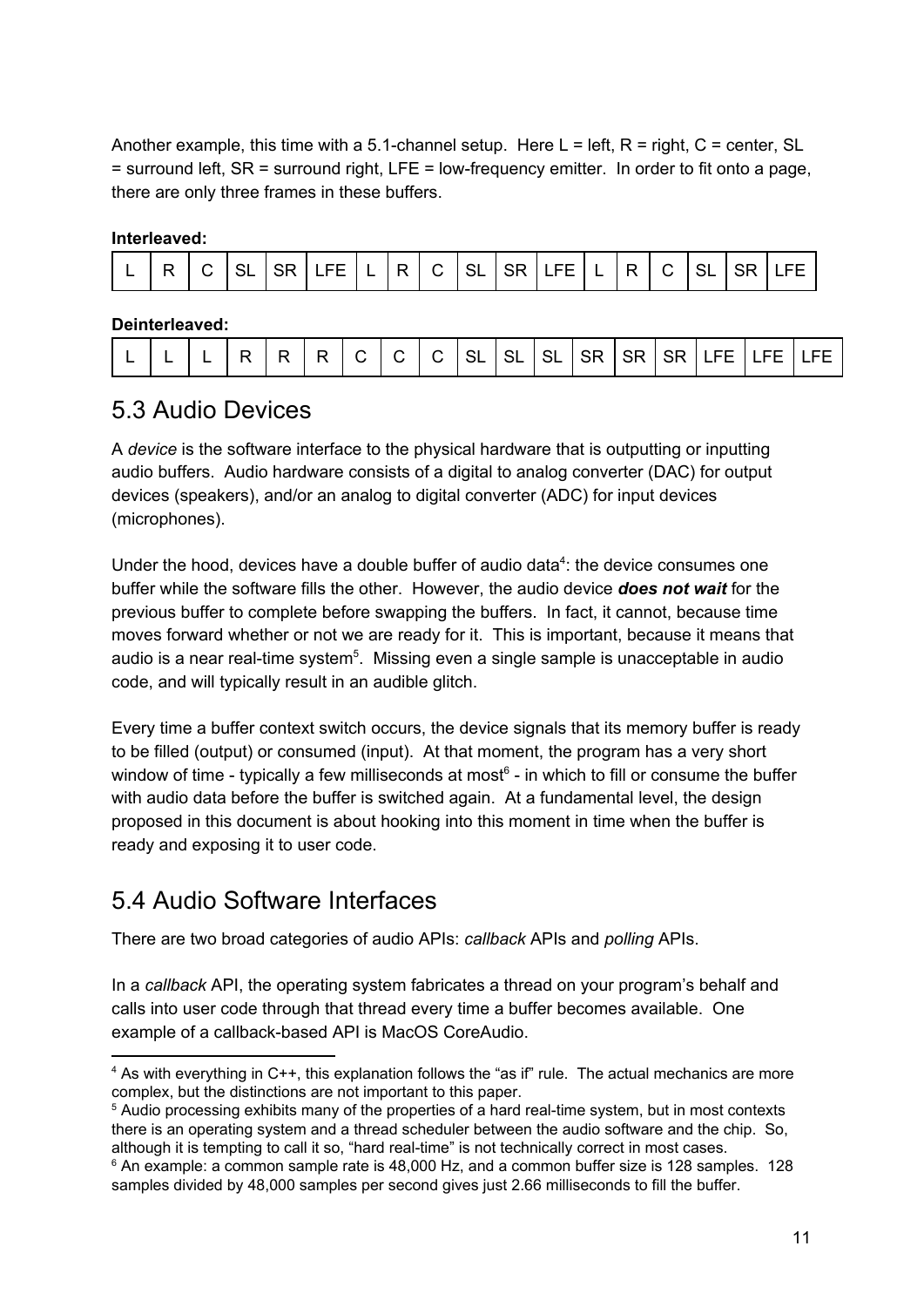In a *polling* API, the user code must check periodically whether a buffer is available. The polling function will return a valid buffer when one is available, and the user code can process it. Some polling systems will provide an event handle that can be used to block the user code until a buffer is available. Examples of polling APIs are Windows WASAPI (which includes an event handle) and any embedded devices which do not have an operating system (and therefore cannot create threads).

On systems where threads are available, the audio will typically be driven by a thread (in callback APIs, there is no other choice!). Due to the time restrictions, it is critically important that these threads perform no operations that could possibly block for an indeterminate length of time. This means that there can be no file or network I/O, no locks, and no memory allocations. Algorithms and data structures that are used in the audio thread are typically either lock-free or wait-free. Additionally, the thread is typically run at the highest available OS priority.

### <span id="page-11-0"></span>5.5 Audio Driver Types

Many operating systems provide more than one API (hardware abstraction layer) for communicating with the low-level audio driver. For example, on Windows you can use WASAPI or ASIO, and on Linux you have a choice between ALSA, OSS, and Pulseaudio.

In this paper, the term *audio driver type* refers to this kind of hardware abstraction layer.

Different audio driver types offer different trade-offs. For example, ASIO offers lower latency than WASAPI, which is an important consideration for pro audio applications, but not all audio devices might come with an ASIO driver. Users who care about these tradeoffs must be given a choice which audio driver they want to use, and the ability to enumerate audio I/O devices separately for each such audio driver type – even within a single process.

For users who do not care about the audio driver type (the majority of users), there should be a default audio driver type. Furthermore, it is useful to consider "No Audio" to also be an audio driver type (one that does not offer any audio I/O devices).

# <span id="page-11-1"></span>6 API Design

### <span id="page-11-2"></span>6.1 Design Principles

The API in its current form is a low-level device access API, intended to be the least-common denominator. As the quote from the first page of this document indicates, the API must abstract the hardware at a low level, and leave no room for a lower-level interface. Thus, this API, by necessity, is bare-bones. However, it lays the foundations for higher-level abstractions that can come in the future, or which users can build upon to create their own software and libraries.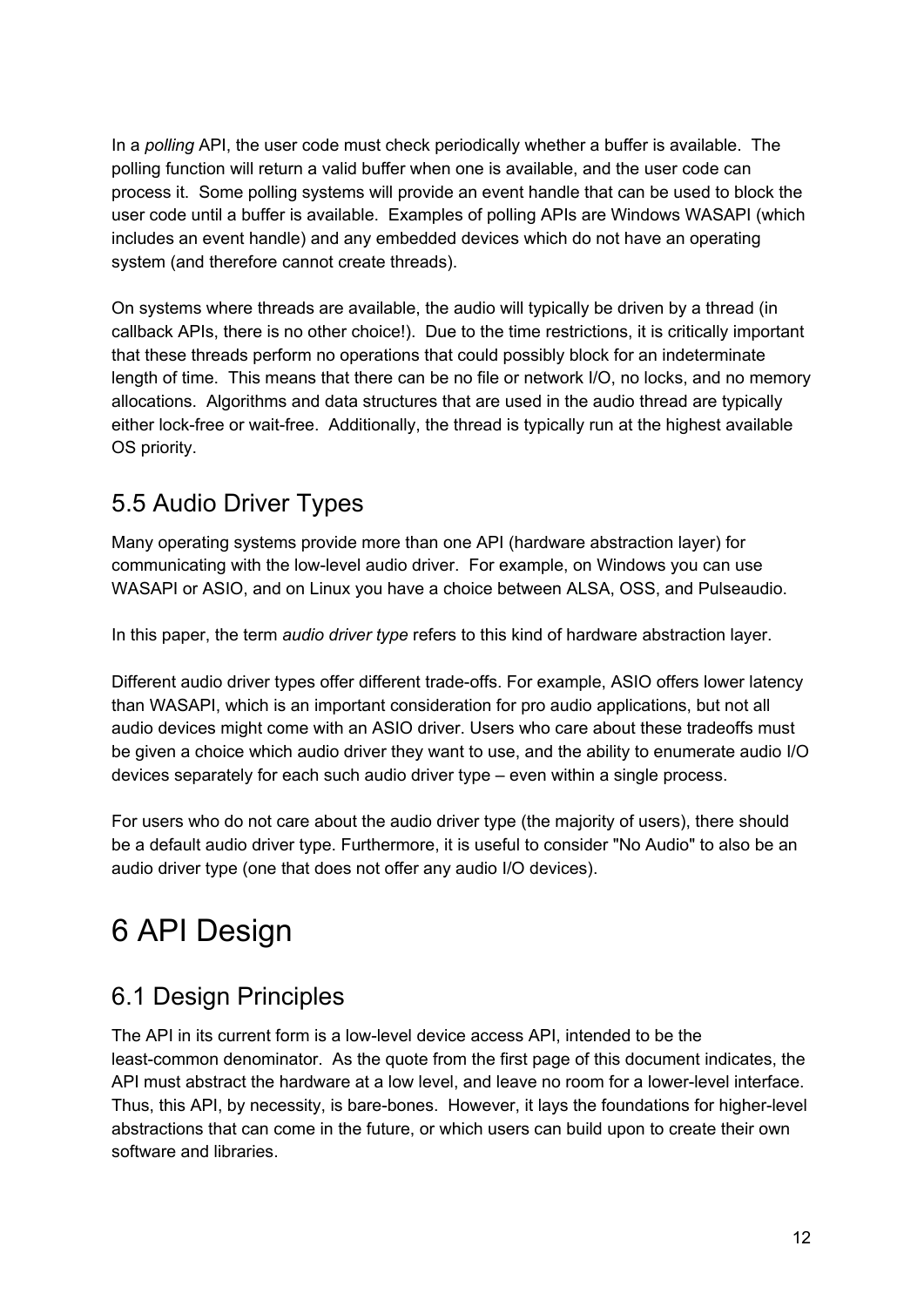Another thing to note is that this paper is not inventing anything. While the API surface of this library is distinctive, it is an attempt to standardize a common denominator among several popular low-level device access APIs.

### <span id="page-12-0"></span>6.2 Design Overview

The present revision (R1) covers a high-level design of the various classes and structures and their relationships. Future versions will include proposed wording and completely fleshed-out APIs.

Broadly, the proposed design provides abstractions for each of the concepts defined in Section 5 of this document:

- **audio\_buffer** A range of multi-channel audio data.
- **audio** device A handle to communicate with an audio device through a hardware abstraction layer, and exchange audio buffers with it through a device callback for purposes of audio input and output. Templated on the audio driver type.
- **audio device list** A list of currently available audio input or output devices. Templated on the audio driver type.
- **audio\_device\_buffers** Represents the data passed by an audio device to the audio callback. Provides an optional output buffer that the device is expecting to be filled (if it supports output), and an optional input buffer containing incoming audio data from the device (if it supports input).

The remainder of this section will go into greater detail about the specific classes, their usage, and their APIs. All classes and free functions are declared in the std::experimental namespace unless stated otherwise. We opted against a nested audio namespace for the reasons outlined in [P0816R0].

Note that this API is intentionally incomplete so that the signal does not get overwhelmed by the noise. For example, we have left out constructors, destructors, and thorough application of const and noexcept to name but a few items. These functions, as well as more formal wording to specify them, will come in future revisions of this document. Furthermore, all names in this proposal are placeholder names subject to future bikeshedding.

## <span id="page-12-1"></span>6.3 Class audio\_buffer

The audio\_buffer class provides access to audio data. It is essentially a view over a contiguous 2D array of samples, which is the prevalent way of representing such data. One dimension represents the channels, and the other represents the frames; the size is dynamic in both dimensions. The order in memory can be either interleaved (frames-first) or deinterleaved (channels-first). Furthermore, audio\_buffer is a view – it does not own the data. As the underlying type of an audio\_buffer, we choose an mdspan [P0009R9], which is exactly the type needed for this use case. To be more specific, the underlying type is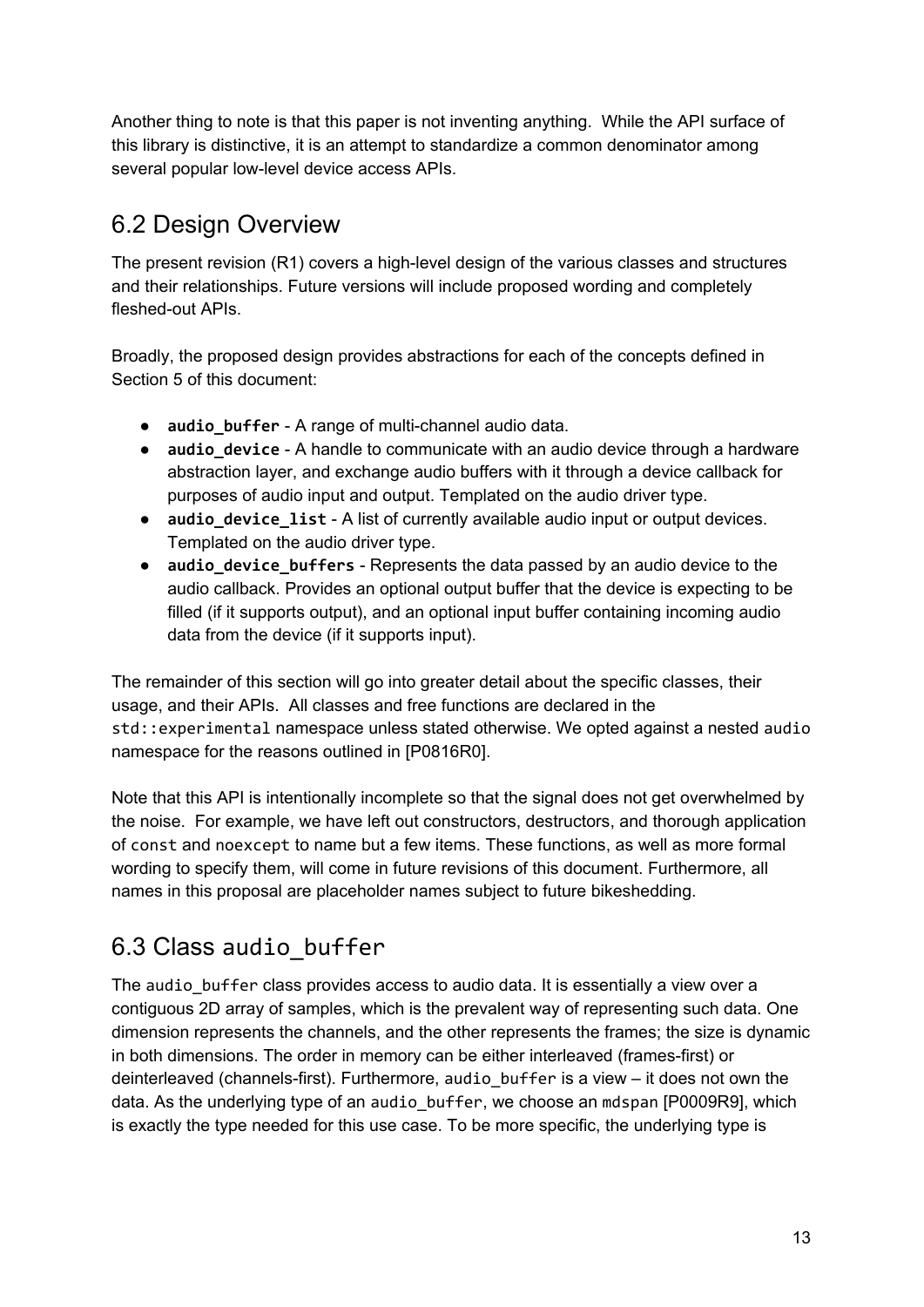```
basic_mdspan<
  SampleType,
  extents<dynamic_extent, dynamic_extent>,
  BufferOrder>;
```
where SampleType is the numeric type representing a single sample value (integer, fixed-point, or floating-point), and BufferOrder is one of the following:

```
struct audio_buffer_order_interleaved {};
struct audio_buffer_order_deinterleaved {};
```
where "interleaved" corresponds to mdspan's layout left and "deinterleaved" to layout right, respectively.

The audio buffer class itself provides a convenience wrapper around this specialization of mdspan:

```
template <typename SampleType = float,
          typename BufferOrder = audio_buffer_order_interleaved>
struct audio_buffer
{
  size t size channels() const noexcept;
  size t size frames() const noexcept;
  size t size samples() const noexcept;
  size t size bytes() const noexcept;
  SampleType* data() const noexcept;
 SampleType& operator()(size_t frame_index, size_t channel_index) const;
};
```

```
size_t audio_buffer::size_channels() const noexcept
Returns: The number of channels in the audio buffer.
```

```
size_t audio_buffer::size_frames() const noexcept
Returns: The number of frames in the audio buffer.
```
size\_t audio\_buffer::size\_samples() const noexcept *Returns*: The total number of samples in the audio buffer, equal to the number of channels multiplied by the number of frames.

```
size_t audio_buffer::size_bytes() const noexcept
Returns: The total number of bytes in the audio buffer, usually equal to the number of
samples times sizeof(SampleType).
```

```
SampleType* data() const noexcept;
Returns: A pointer to the underlying raw data array.
```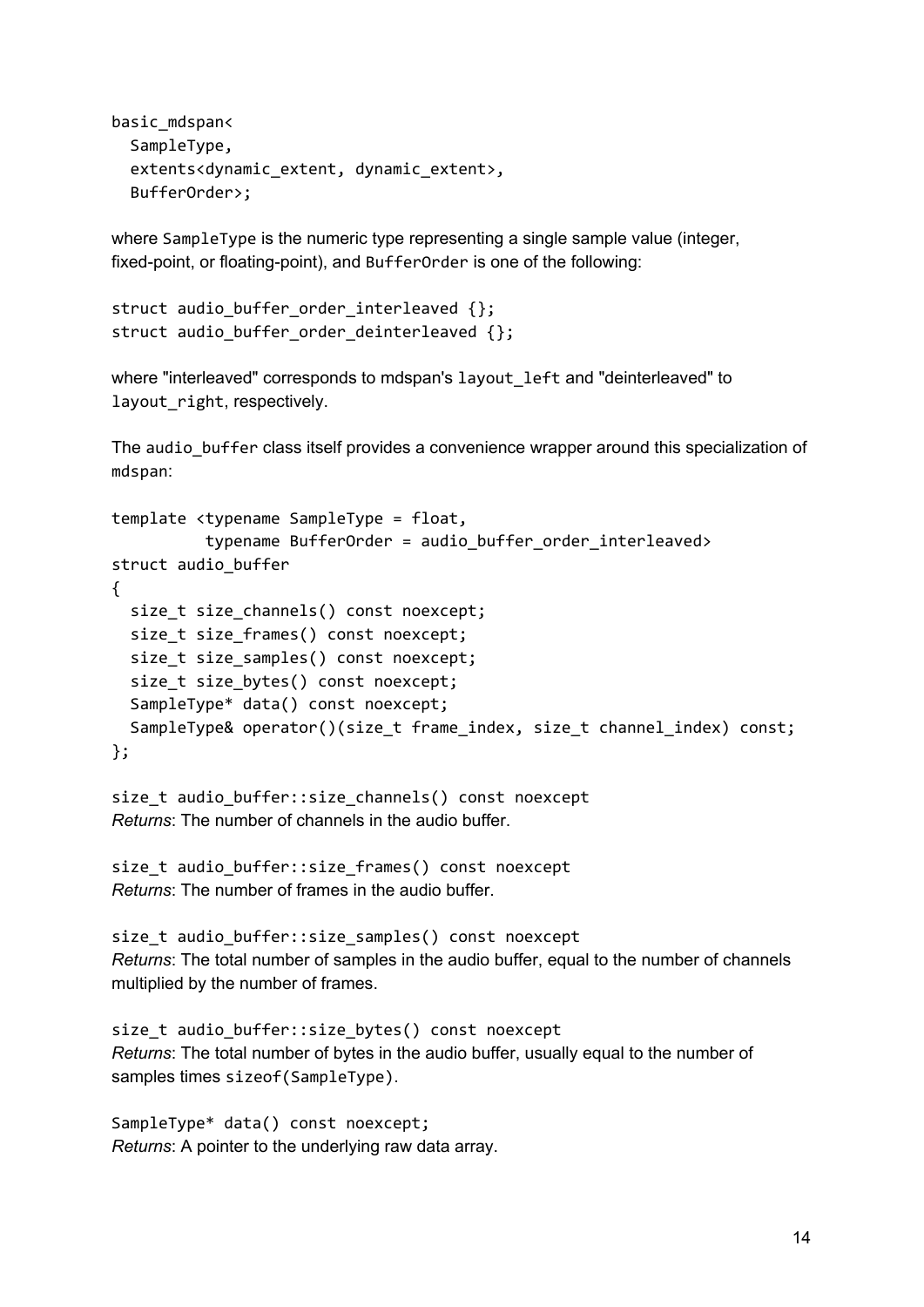SampleType& operator()(size\_t frame\_index, size\_t channel\_index) const; *Returns*: A reference to the sample corresponding to a given frame and a given channel.

This API has several properties that are worth pointing out.

On some platforms, the native audio API might represent audio buffers in a different way that doesn't result in a contiguous memory layout (for example, through a "pointer to pointers" where deinterleaved audio data is stored as an array of channels, and each channel is an array of samples). We cannot possibly provide a standard API that could account for all possible non-contiguous layout types. We therefore expect that on such platforms the implementation would convert their audio buffers to a format compatible with the contiguous mdspan layout (which, as far as we know, is the most common and practical way to represent audio data).

Further, on some platforms, the native audio API might use sample types that cannot be easily represented as a numeric type in standard C++ (for example, 24-bit "packed" integers, and integers with opposite endianness). On such platforms, the implementation can either choose to use a standard  $C_{++}$  type such as  $int32$  t and perform type conversions under the hood, or use a custom "proxy" type for SampleType that gives access to the individual samples. All this is entirely implementation-defined; the standard API we provide does not impose any restrictions apart from SampleType being numeric. However, the most common sample type for audio APIs on the major operating systems is 32-bit float (followed closely by 16-bit int), so we expect that most programs will just use that.

For this reason, we also define float to be the default sample type. We also define interleaved to be the default order type. This is, to some degree, an arbitrary choice; we could just as well have picked deinterleaved (as far as we know, they are both equally common). However, by picking defaults for both, we can allow a user who doesn't care about either to not spell out any template arguments at all, which greatly simplifies the user code.

Finally, please note the lack of an iterator interface and begin/end functions in audio buffer. The problem is that audio buffer is a multidimensional array view (2D in this case). An attempt to define such an interface for a multidimensional view inevitably runs into the "view of views" problem, leading to an interface with iterators returning proxy objects instead of references, and the impossibility to define random-access iterators. This has already been investigated in depth by the authors of mdspan [P0009R9]. After experimenting with such "views of views" in R0 of this proposal, we decided that the best course of action is to be consistent with the mdspan API. Therefore, we now provide an operator() instead of an iterator interface for element access. The order of the indices in operator() corresponds to the natural order when looping through an interleaved buffer, which we chose as the default (see above).

Please note that when writing two nested loops over the channels and frames, respectively, it depends on the BufferOrder template argument which of the two possible ways will be the correct way around to loop over the data in contiguous memory order. However, the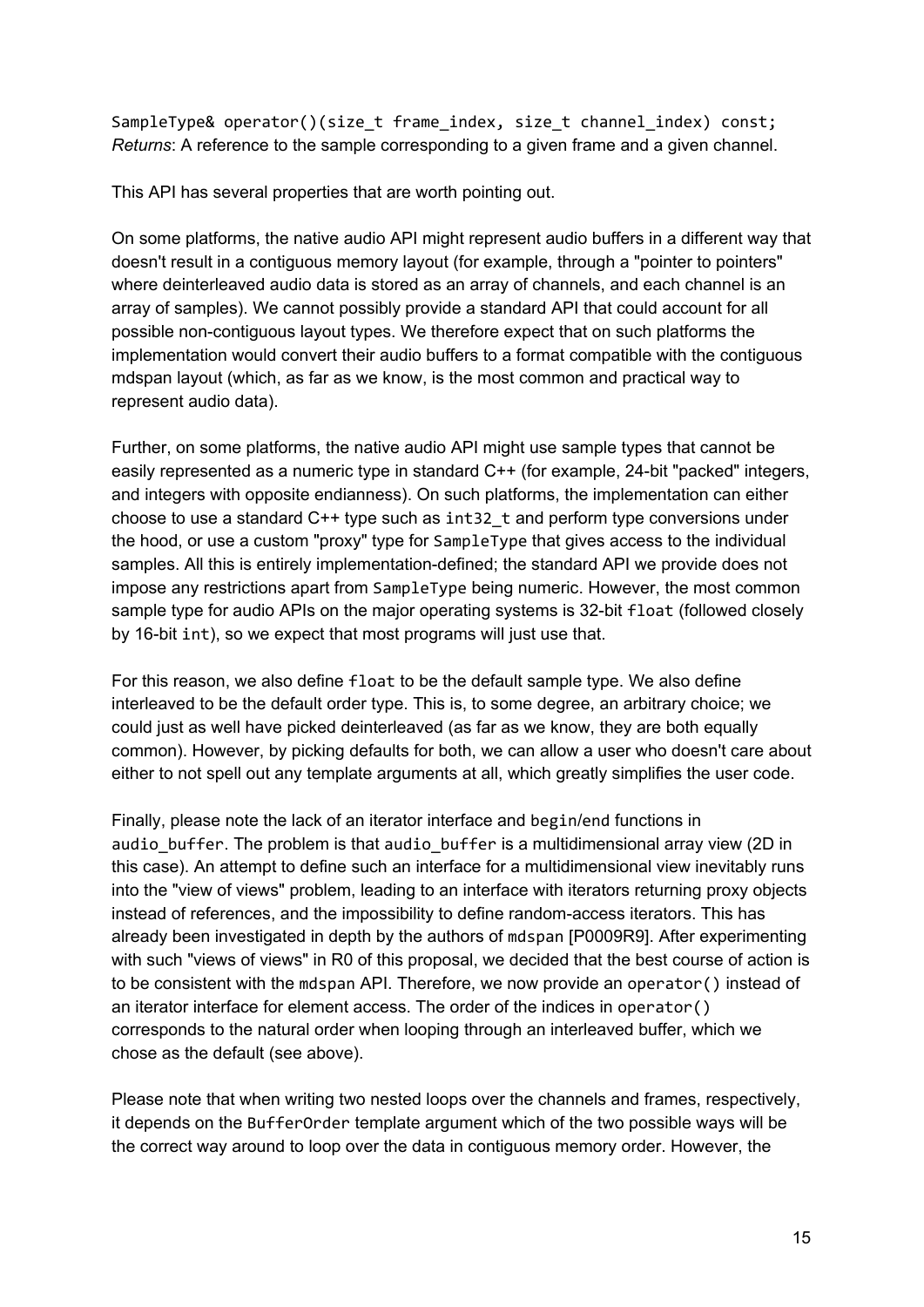value of this argument is always known at compile time. This also means that such loops can be optimized by the compiler where possible.

#### <span id="page-15-0"></span>6.4 Device Selection API

The first entry point to doing audio I/O with the proposed API is to figure out which device you wish to communicate with, using the device selection API.

```
template <typename AudioDriverType = audio_default_driver_t>
optional<audio_device<AudioDriverType>> get_default_audio_input_device();
Returns: a device object referring to the system-default audio input device, or no value if
there is no default input device.
```

```
template <typename AudioDriverType = audio_default_driver_t>
optional<audio device<AudioDriverType>> get default audio output device()
Returns: a device object referring to the system-default audio output device, or no value if
there is no default output device.
```

```
template <typename AudioDriverType = audio default driver t>
audio device list<AudioDriverType> get audio input device list();
Returns: a device list object to iterate over the input devices currently available on the
system.
```

```
template <typename AudioDriverType = audio_default_driver_t>
audio device list<AudioDriverType> get audio output device list()
Returns: a device list object to iterate over the output devices currently available on the
system.
```

```
template <typename AudioDriverType = audio_default_driver_t>
class audio_device_list {
public:
  iterator begin();
  iterator end();
};
```
The device selection API is templated on the audio driver type, to offer the user access to all available audio driver types. The primary templates for all of the above functions are undefined. Implementations will offer specializations for the above functions for all audio driver types supported on the system. So, for example, on an Apple operating system there could be a coreaudio\_driver\_t specialization, and on Windows there could be both wasapi\_driver\_t and asio\_driver\_t specializations. This is entirely up to the implementation, and we do not propose to standardise any of these concrete specializations.

However, most users will only use some default driver type on the given platform, and won't be interested in the fact that multiple driver types are present. Therefore, the following type alias is used as the default template argument in the device selection API: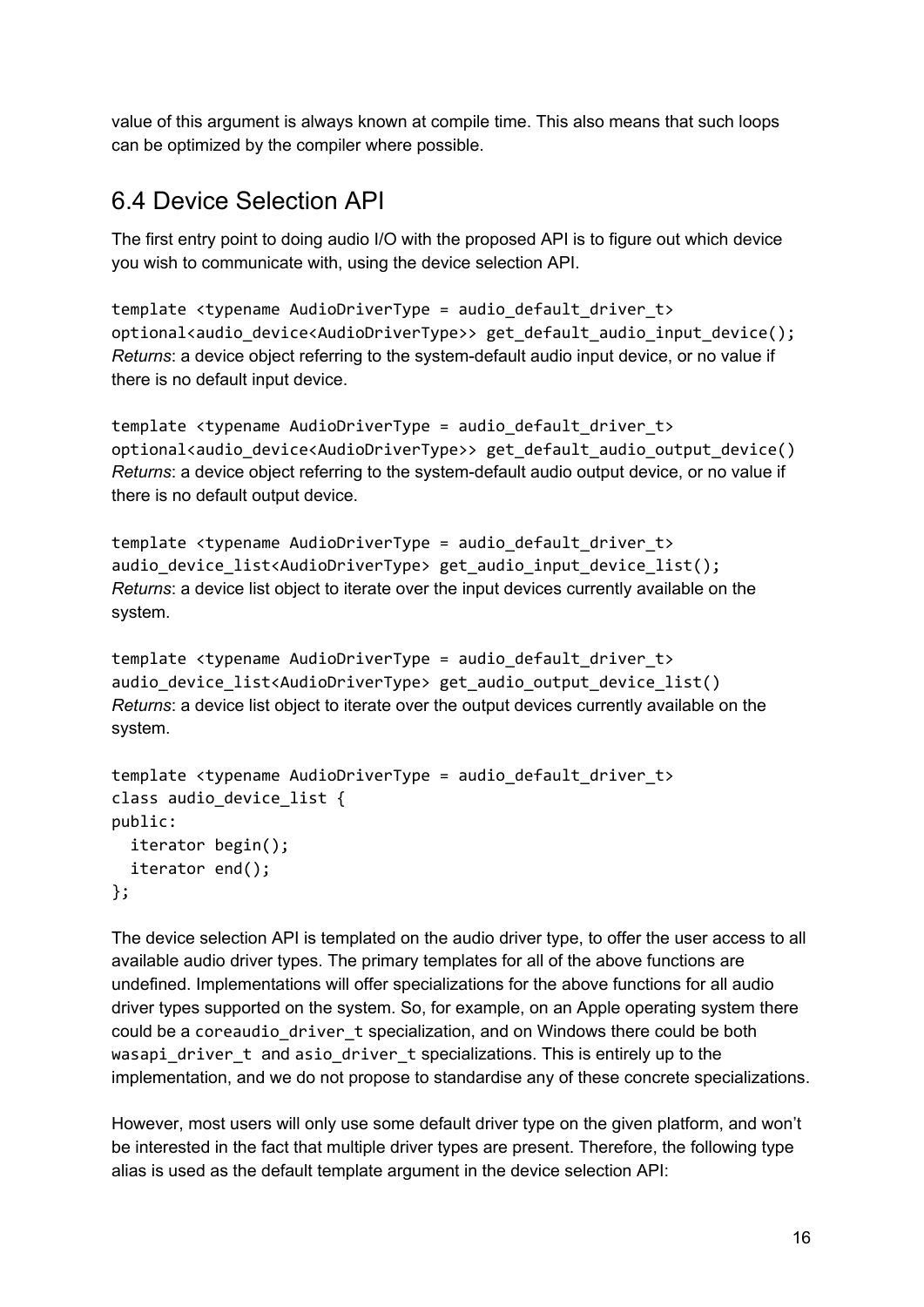```
using audio_default_driver_t = /* implementation-defined */;
```
Further, we define the following type:

```
struct audio null driver t {};
```
This driver type represents the absence of audio I/O. The functions above are required to provide specializations for this driver type. Those specializations always return an optional with no audio\_device and an empty audio\_device\_list, respectively. Platforms with no audio I/O capabilities can then simply define audio\_default\_driver\_t to be audio null driver t, and not define any other audio driver types, to be conforming.

#### <span id="page-16-0"></span>6.5 Class audio\_device

After using the device selection API, you will end up with an audio device object. The audio device class communicates with the underlying audio driver, and can be run in a threaded mode (connect) or a polling mode (wait/process). A device can have only inputs, only outputs, or both inputs and outputs.

```
template <typename AudioDriverType>
class audio_device
{
public:
  string view name() const;
  using device_id_t = /* implementation-defined */;device_id_t device_id() const noexcept;
  bool is_input() const noexcept;
  bool is_output() const noexcept;
  int get_num_input_channels() const noexcept;
  int get_num_output_channels() const noexcept;
  using sample_rate_t = /* implementation-defined */;sample_rate_t get_sample_rate() const noexcept;
  span<sample_rate_t> get_supported_sample_rates() const noexcept;
  bool set_sample_rate(sample_rate_t);
  using buffer_size_t = /* implementation-defined */;buffer_size_t get_buffer_size_frames() const noexcept;
  span<br/>buffer_size_t> get_supported_buffer_sizes_frames() const noexcept;
  bool set_buffer_size_frames(buffer_size_t);
  template <typename SampleType, typename BufferOrder>
    constexpr bool supports_audio_buffer_type() const noexcept;
```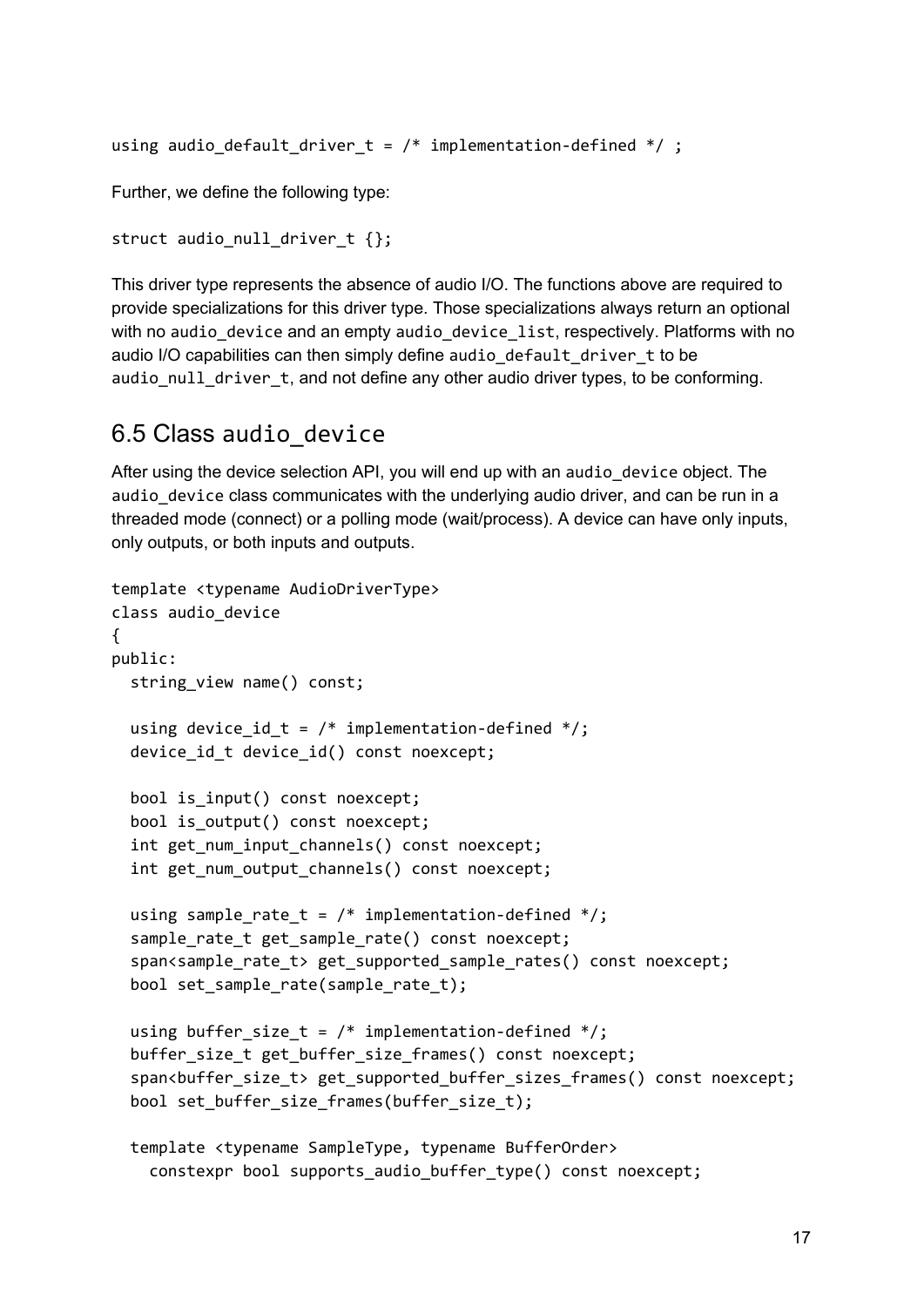```
constexpr bool can connect() const noexcept;
  constexpr bool can_process() const noexcept;
  template <typename CallbackType>
    void connect(CallbackType);
  bool start();
  bool stop();
  bool is running() const noexcept;
  void wait() const;
  template<class Rep, class Period>
    void wait for(std::chrono::duration<Rep, Period> rel time) const;
  template<class Clock, class Duration>
    void wait until(std::chrono::time point<Clock, Duration> abs time)
    const;
 template <typename CallbackType>
    void process(CallbackType&);
};
```
string view audio device::name(); *Returns*: The human-readable name of this audio device. There is no guarantee that this name is unique among the currently connected audio devices.

```
audio device::device id t;
An implementation-defined integral type used for unique device IDs.
```

```
device_id_t audio_device::device_id() const noexcept;
Returns: a unique device ID that can be used to distinguish this device from all other
currently connected audio devices of the same audio driver type.
```

```
bool audio_device::is_input() const noexcept;
Returns: true if the device is capable of audio input, false otherwise.
```

```
bool audio_device::is_output() const noexcept;
Returns: true if the device is capable of audio output, false otherwise.
```

```
int audio_device::get_num_input_channels() const noexcept;
Returns: The number of audio input channels that this device offers. Zero if the device is not
capable of audio input.
```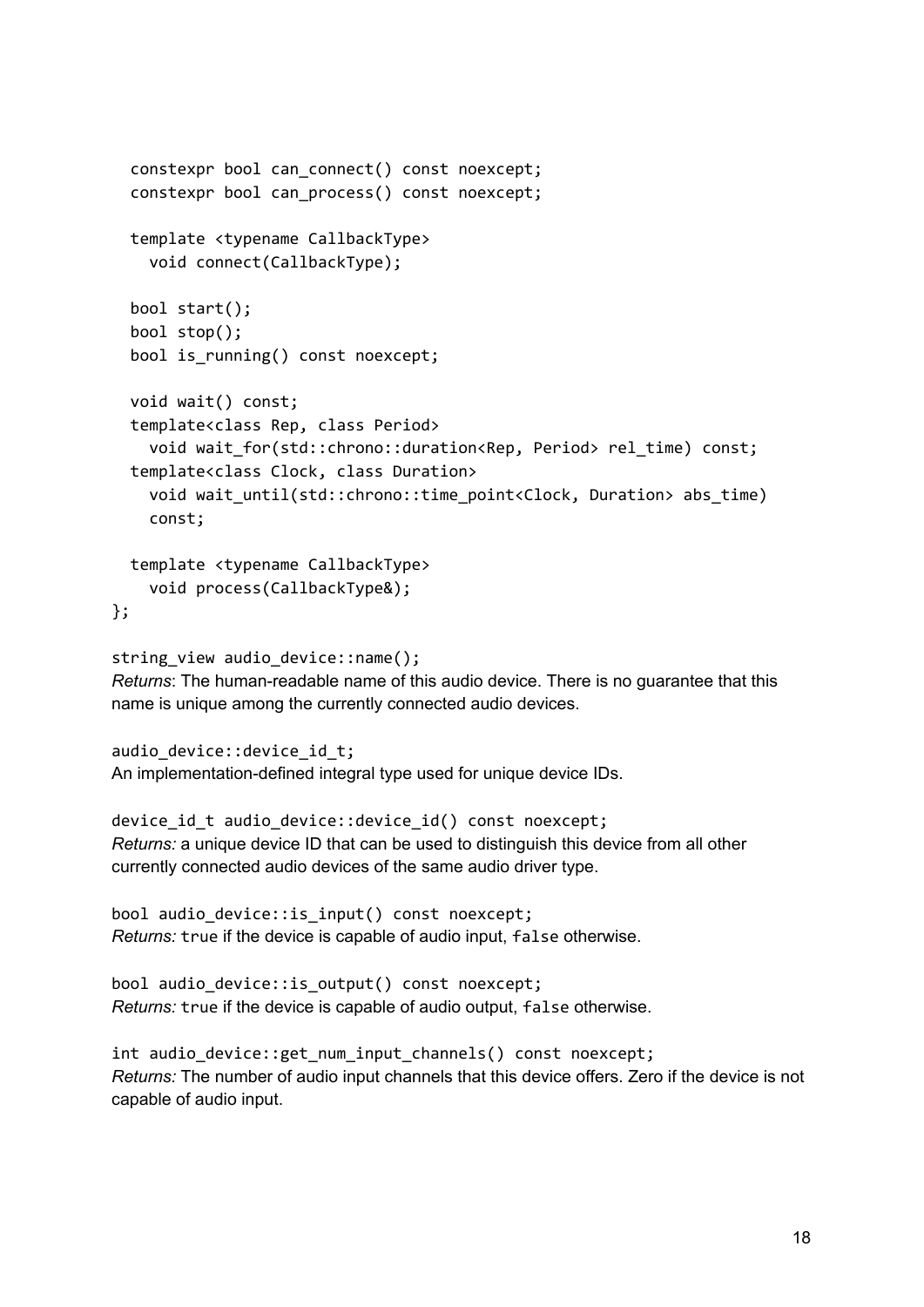int audio\_device::get\_num\_output\_channels() const noexcept; *Returns:* The number of audio input channels that this device offers. Zero if the device is not capable of audio input.

audio\_device::sample\_rate\_t;

An implementation-defined numeric type used to describe the device's sample rate. *Note:* This can be either floating-point or integral, depending on the platform. Major desktop and mobile platforms tend to use either double or unsigned int.

sample\_rate\_t audio\_device::get\_sample\_rate() const noexcept *Returns*: The sample rate that the device currently provides to the program. *Note:* This does not mean that the hardware device actually runs at that sample rate; the hardware abstraction layer is allowed to perform a sample rate conversion internally.

span<sample rate t> audio device::get supported sample rates() const noexcept;

*Returns:* A range containing all values for the sample rate that this device supports.

bool audio device::set sample rate(sample rate t); *Effects*: Requests the device to use the passed-in sample rate for audio I/O. *Returns:* A bool indicating whether the request was successful.

*Note:* This does not mean that the hardware device actually runs at that sample rate, and it is unspecified whether this will cause other clients of the same device to also observe a sample rate change. This is to allow the hardware abstraction layer to perform a sample rate conversion internally, and supply audio data with a different sample rate to each client.

audio\_device::buffer\_size\_t; An implementation-defined integral type used to describe the device's audio buffer size.

buffer\_size\_t audio\_device::get\_buffer\_size\_frames() const noexcept; *Returns:* The size of the buffer (in frames) that the device currently provides to the callback.

span<buffer\_size\_t> audio\_device::get\_supported\_buffer\_sizes\_frames() const noexcept;

*Returns:* A range containing all values for the buffer size (in frames) that this device supports.

bool audio\_device::set\_buffer\_size\_frames(buffer\_size\_t); *Effects*: Requests the device to use the provided buffer size (in frames) for the buffers supplied to the callback.

*Returns:* A bool indicating whether the request was successful.

bool audio\_device::is\_running() const noexcept; *Returns:* whether the device is currently requesting (output devices) or generating (input devices) audio data.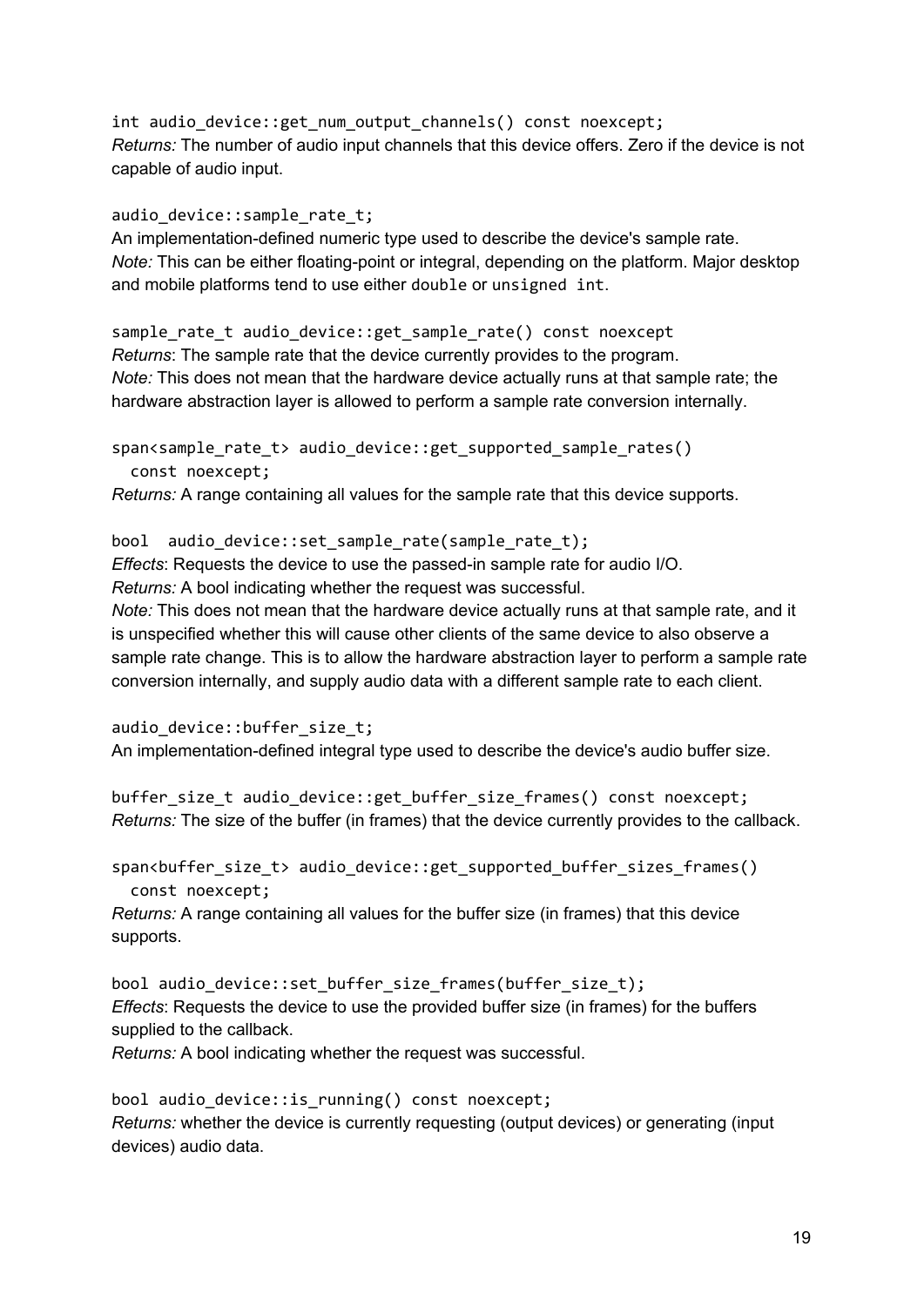template <typename SampleType, typename BufferOrder> constexpr bool audio\_device::supports\_audio\_buffer\_type() const noexcept; *Returns:* true if this device can drive a callback (via connect or wait/process) with the specified SampleType and BufferOrder. This might involve internal sample type conversions and buffer reorderings, causing additional runtime overhead.

constexpr bool audio\_device::can\_connect() const noexcept; *Returns:* true if this device can drive a callback (via connect) on a separate thread created by the device.

constexpr bool audio\_device::can\_process() const noexcept; *Returns:* true if this device can drive a callback via wait/process.

```
template <typename CallbackType>
void audio_device::connect(CallbackType)
Mandates:
```
- CallbackType is a CallableType providing operator()(audio device&, audio device buffers<SampleType, BufferOrder>&);
- supports\_audio\_buffer\_type<SampleType, BufferOrder>() == true;
- can connect() ==  $true.$

*Effects*: Attaches a callback to execute when the audio device is ready to receive one or more buffers of audio data (output devices) or has generated one or more buffers of audio data (input devices). If this function is being used, it must be called before calling start(). If this function is called after start() and before stop(), an exception is thrown. The thread that is generated acts as if it contained the following code:

```
void thread_func() {
 while(!stopped) {
    wait();
    process(cb);
 }
}
```
#### bool audio\_device::start();

*Effects*: Requests the device to start requesting (output devices) or generating (input devices) audio data. If connect() has been called on this device, this requests the audio device to start calling the callback on a separate audio processing thread. If the device has already been started, this call has no effect.

*Returns:* A bool indicating whether the request was successful.

*Note:* The audio processing thread may be created before or after the call to start()). It may be created by the library or by the operating system. "Starting" the device does not mean that the underlying physical hardware device is initialized at this point, only that it starts exchanging data with this client – other clients may be already communicating with the same device.

*Note:* Some systems have policies in place for accessing audio devices. For example, an app might have to get permission from the user first before accessing the microphone. We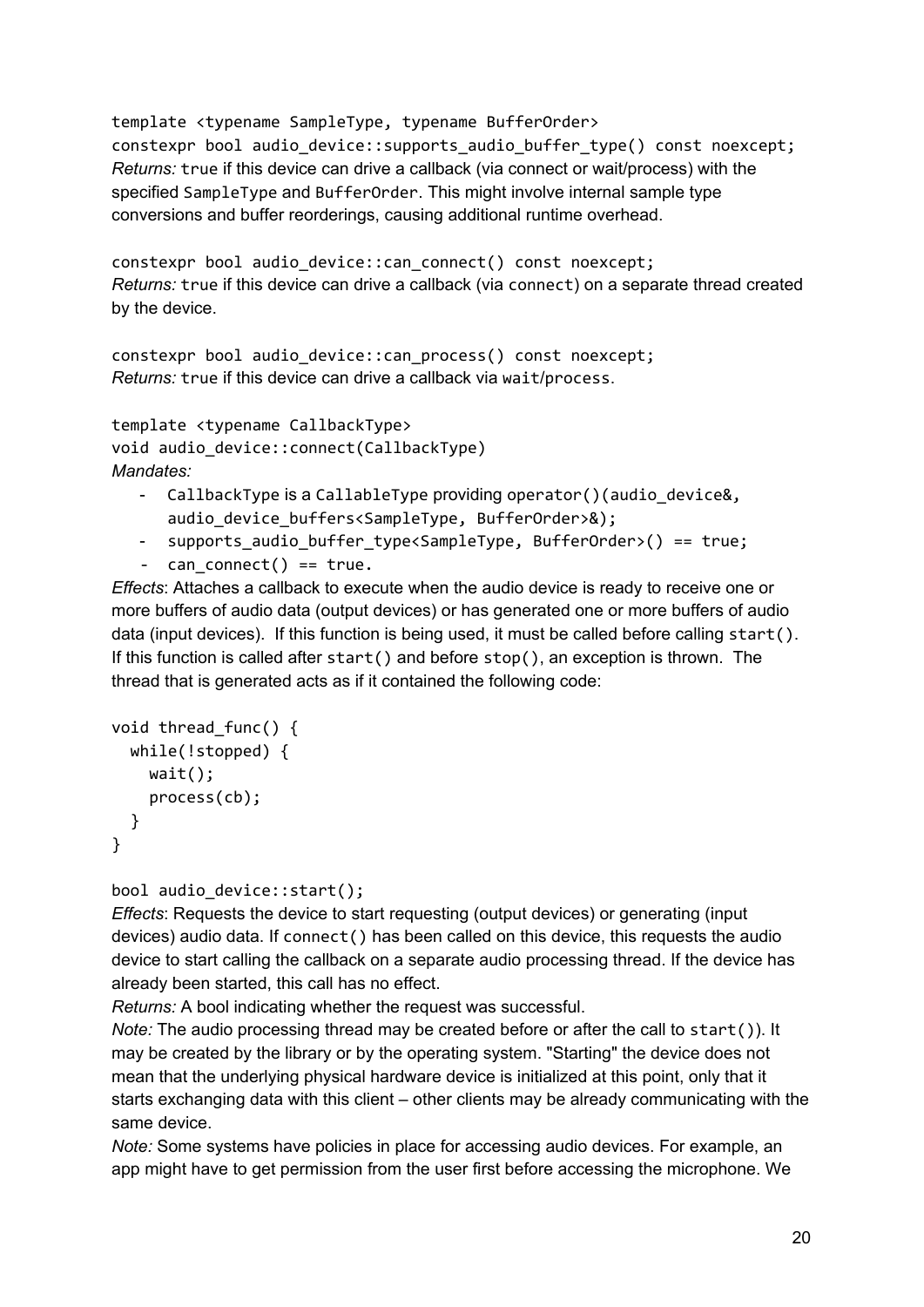expect that an implementation of this API would handle those things as required by the system. For example, the call to start() might bring up a user dialogue requesting the user to grant the required permission, and return false if that permission is refused.

bool audio\_device::stop();

*Effects*: Requests the device to no longer request (output devices) or generate (input devices) audio data. If the device has not been started yet, or has been stopped already, this call has no effect.

*Returns:* A bool indicating whether the request was successful.

*Note:* "Stopping" the device does not mean that the underlying physical hardware device should shut down, only that this client is not interested in communicating with it anymore. Other clients may keep communicating with this device. Also, due to asynchronous nature of audio callbacks, the client might receive an audio callback even after a call to stop() has returned true.

```
void audio_device::wait() const
```

```
Mandates: can process() == true
```
*Results*: Waits until the device is ready with at least one buffer of audio data. If the device is configured to drive a thread (by calling connect()), or the device is not currently running, then this function returns immediately.

```
template<class Rep, class Period>
```

```
void audio device::wait for(
```
std::chrono::duration<Rep, Period> rel\_time) const

```
Mandates: can_process() == true
```
*Results*: Waits until either the device is ready with at least one buffer of audio data, or the specific duration has elapsed. If the device is configured to drive a thread (by calling connect()), or the device is not currently running (start() has not yet been called or stop() has been called), then this function returns immediately.

```
template<class Clock, class Duration>
```

```
void audio_device::wait_until(
```

```
std::chrono::time_point<Clock, Duration> abs_time) const
```

```
Mandates: can process() == true
```
*Results*: Waits until either the device is ready with at least one buffer of audio data, or until the absolute timeout has expired. If the device is configured to drive a thread (by calling connect()), or the device is not currently running (start() has not yet been called or stop() has been called), then this function returns immediately.

```
template <typename CallbackType>
void audio_device::process(CallbackType&);
Mandates:
```
- CallbackType is a CallableType providing operator()(audio\_device&, audio\_device\_buffers<SampleType, BufferOrder>&);
- supports\_audio\_buffer\_type<SampleType, BufferOrder>() == true;
- $can$  process() ==  $true.$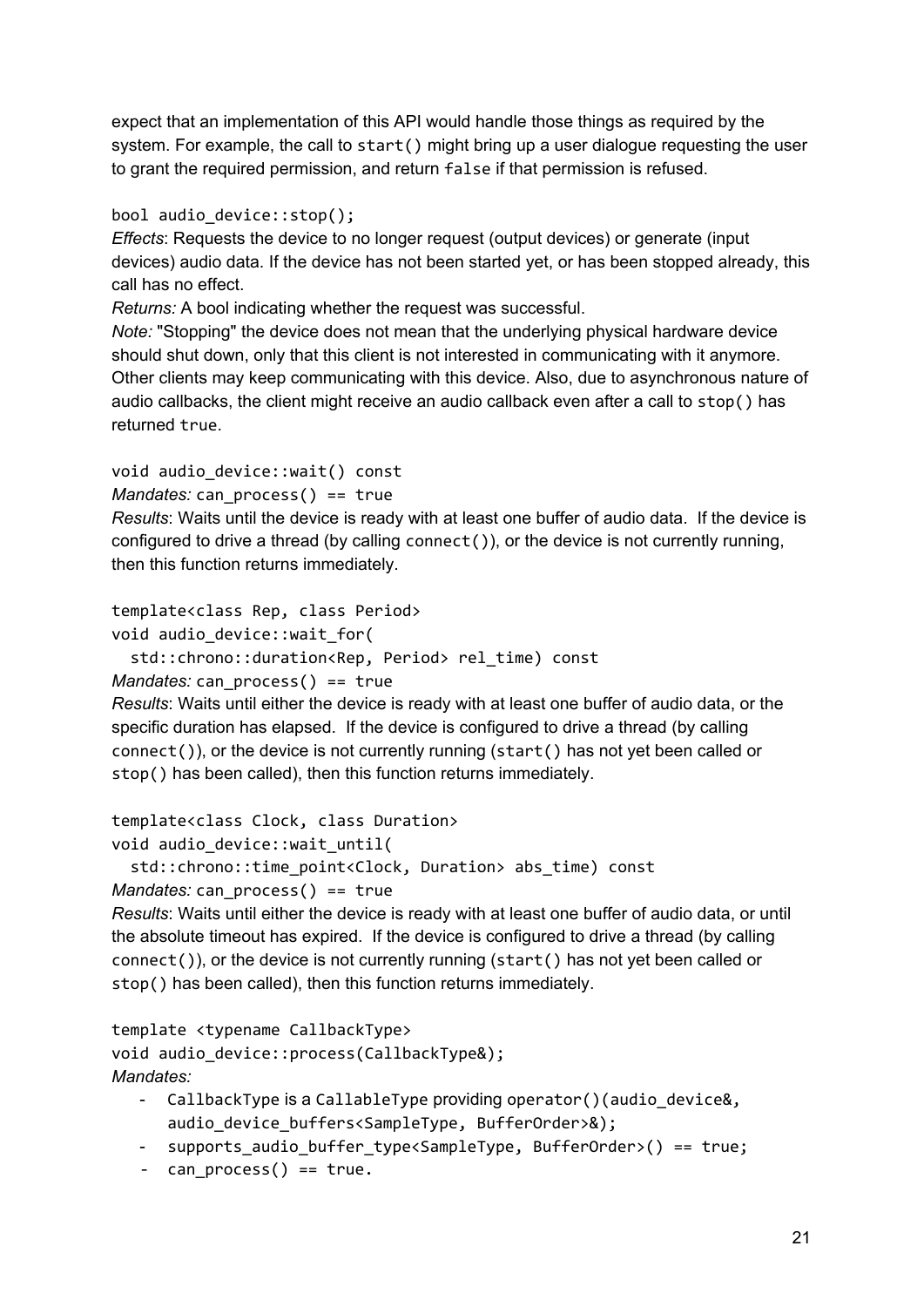*Results*: Checks to see if the device has at least one buffer of audio data available. If so, it calls the callback with \*this and a buffer\_list referencing all available buffers. If the device is configured to drive a thread (by calling connect()), the device is not currently running (start() has not yet been called or stop() has been called), or there are no audio buffers available, then this function returns immediately.

### <span id="page-21-0"></span>6.6 Class audio\_device\_buffers

An object of type audio\_device\_buffers is a wrapper for the audio data exchanged with an audio device via an audio callback. It contains an optional input buffer and an optional output buffer. This way we can accommodate input devices, output devices, and combined input/output devices with the same simple callback signature.

This wrapper is defined as follows:

```
template <typename SampleType, typename BufferOrder>
class audio_device_buffers
{
public:
  optional<audio_buffer<SampleType, BufferOrder>> input_buffer()
    const noexcept;
 optional<audio buffer<SampleType, BufferOrder>> output buffer()
    const noexcept;
};
```
optional<audio\_buffer<SampleType, BufferOrder>> audio\_device\_buffers::input\_buffer() const noexcept; *Returns*: An audio\_buffer containing audio data that has been generated by the device, or no value if the device is not an input device.

optional<audio buffer<SampleType, BufferOrder>> audio\_device\_buffers::output\_buffer() const noexcept; *Returns*: An audio\_buffer that the device has requested to be filled with audio data, or no value if the device is not an output device.

### <span id="page-21-1"></span>6.7 Algorithms

Applications using this audio API might work with different sample types and different buffer orders, and so the need arises to explicitly convert between them. We offer a function that can convert from one buffer type to another, performing sample type conversion and/or (out-of-place) interleaving and deinterleaving as required:

```
template <typename SampleTypeFrom, typename BufferOrderFrom,
          typename SampleTypeTo, typename BufferOrderTo>
void convert_audio_buffer(
  const audio_buffer<SampleTypeFrom, BufferOrderTypeFrom>& from,
```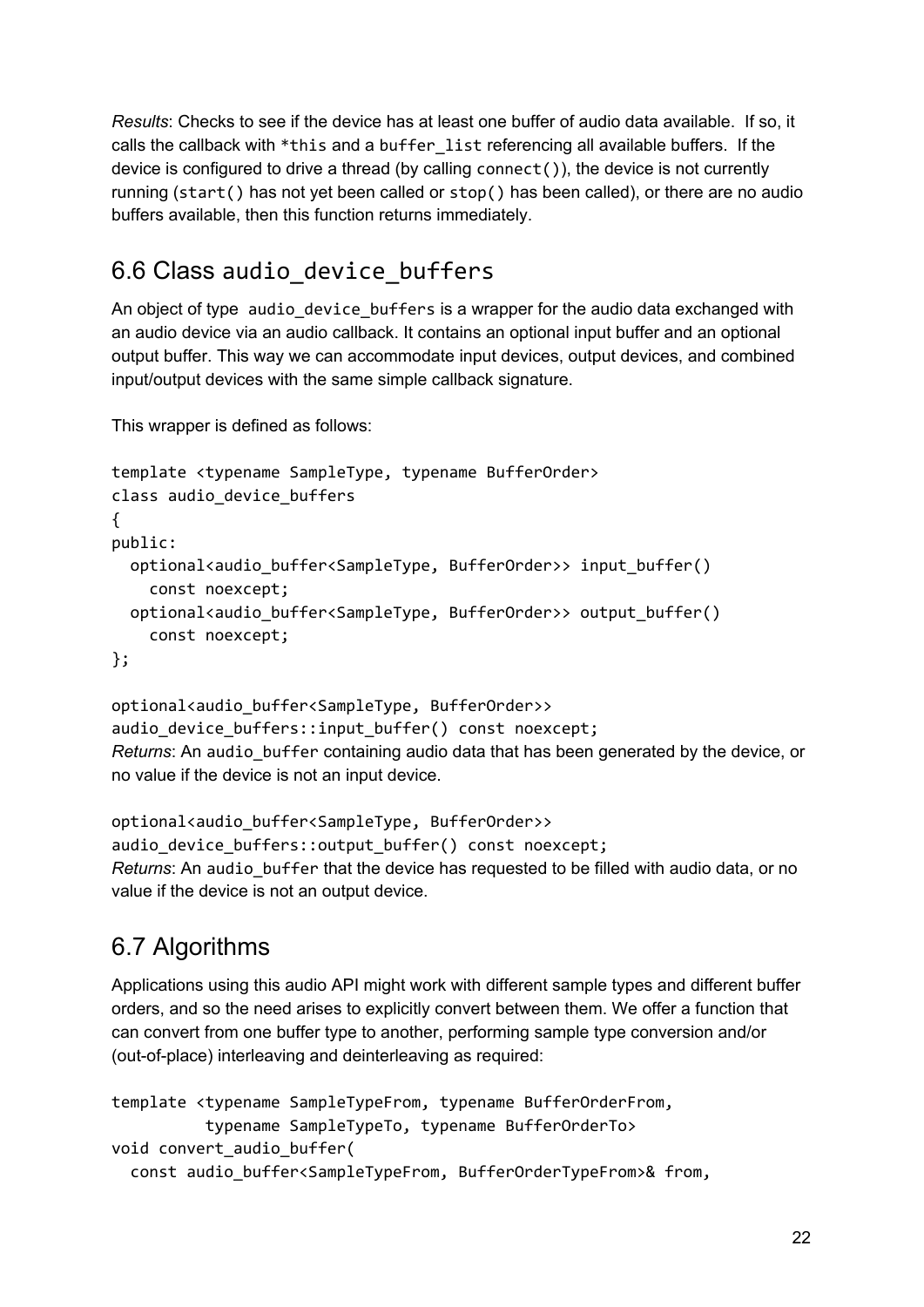audio\_buffer<SampleTypeTo, BufferOrderTypeTo>& to); *Effects*: Copies the audio data in the audio buffer from to the audio buffer to, converting samples to type SampleTypeTo (if different from type SampleTypeFrom), and reordering the buffer to BufferOrderTo (if different from type BufferOrderFrom). *Expects:* Both buffers have the same size in frames.

In future revisions, we might add other algorithms if they are considered to be essential for a standard audio API.

# <span id="page-22-0"></span>7 Example Usage

### <span id="page-22-1"></span>7.1 White Noise

In audio, white noise refers to a random signal that has equal intensity at different frequencies [Noise]. We can generate white noise by picking uniformly distributed random values within the allowed value range.

```
random device rd;
minstd rand engine{rd()};
uniform_real_distribution<float> distribution{-1.0f, 1.0f};
float get random sample value() {
  return distribution(engine);
}
int main() {
  auto device = get_default_audio_output_device();
  device.connect([](audio_device& d, audio_device_buffers& buffers) {
    for (auto sample : buffers.output_buffer().data())
      sample = get_random_sample_value();
  });
 device.start();
 while(true); // Spin forever
}
```
#### <span id="page-22-2"></span>7.2 Process on the Main Thread

On systems with a polling API such as WASAPI on Windows, you can drive the audio from the main thread if you so choose.

```
int main() {
 auto device = get_default_audio_output_device();
 auto callback = [](audio_device& device, audio_device_buffers& buffers){
   /* \ldots */
```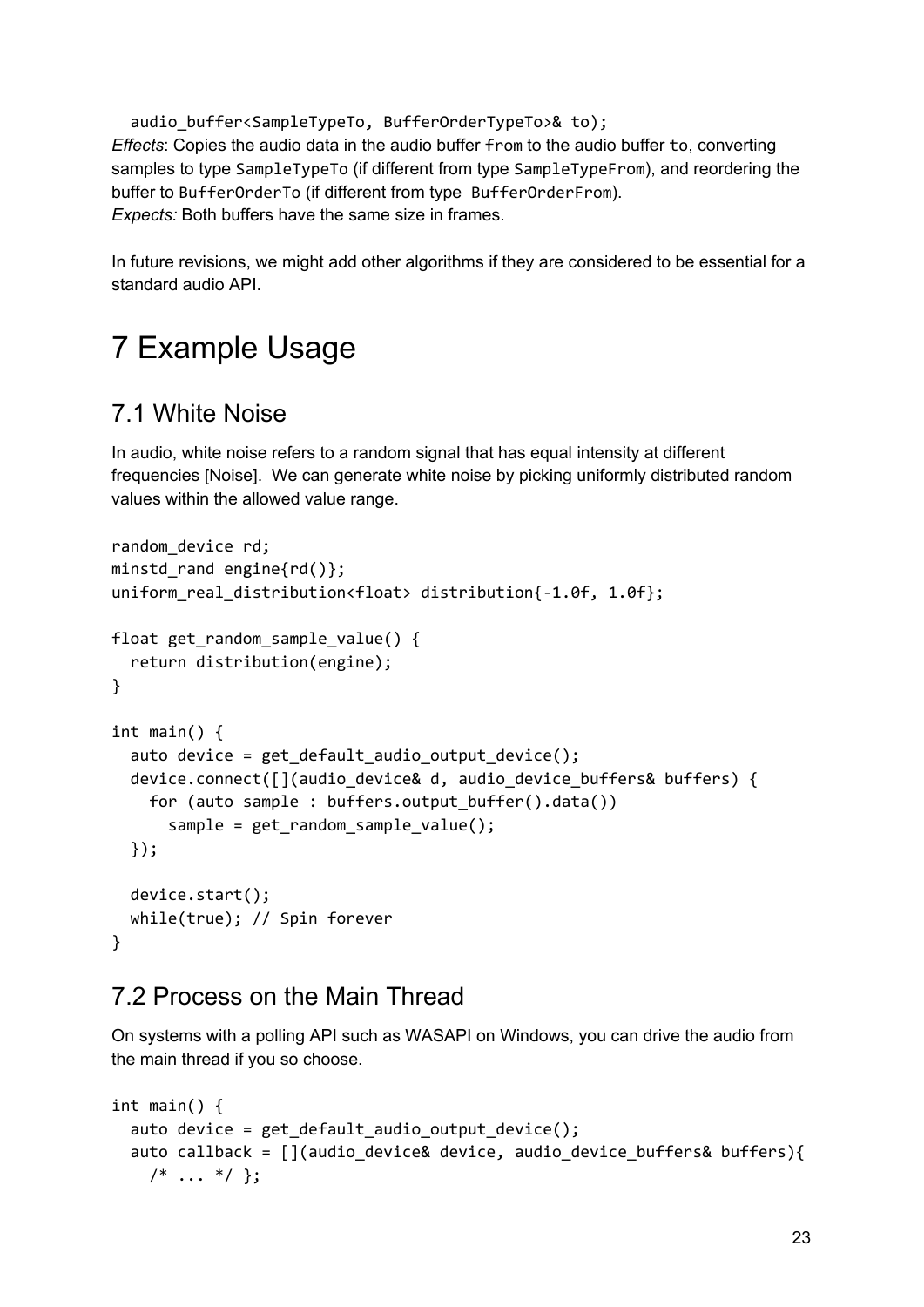```
device.start();
  while(true) {
    device.wait();
    device.process(callback);
  }
}
```
#### <span id="page-23-0"></span>7.3 Sine Wave

White noise is all well and good, but what if we want to actually generate something real? We'll generate a 440 Hz sine wave. (For musicians<sup>7</sup>, that's an A.)

```
int main() {
  auto d = get_default_audio_output_device();
  const double frequency hz = 440.0;const double delta = 2.0 * M PI * frequency hz / d.get sample rate();
  double phase = 0;
  d.connect([=](audio device&, audio device buffers& buffers) mutable {
    auto& out = buffers.output buffer();
    for (int i frame = 0; i frame < out.size frames(); ++i frame) {
      auto next_sample = std::sin(phase);
      phase += delta;
      for (int i ch = 0; i ch < out.size channels(); ++i ch)
        out(i_frame, i_ch) = next_sample;
    }
  });
  device.start();
  while(true); // Spin forever
}
```
## <span id="page-23-1"></span>8 Reference Implementation

A repository with a working implementation of the draft API that currently functions on macOS is available at <https://github.com/stdcpp-audio/libstdaudio>. This implementation is still a work in progress and may have some rough edges, but it does follow the API design presented here. We plan to get Windows and Linux implementations done in time for the next WG21 meeting in July 2019 in Cologne. Implementations for mobile platforms will follow afterwards.

 $7$  Although some orchestras will tune to 441 Hz, or even 442 Hz. Interesting historical tidbit: the audio CD format runs at 44,100 Hz, which is exactly enough for 100 samples per pulse for an A at a 441 Hz.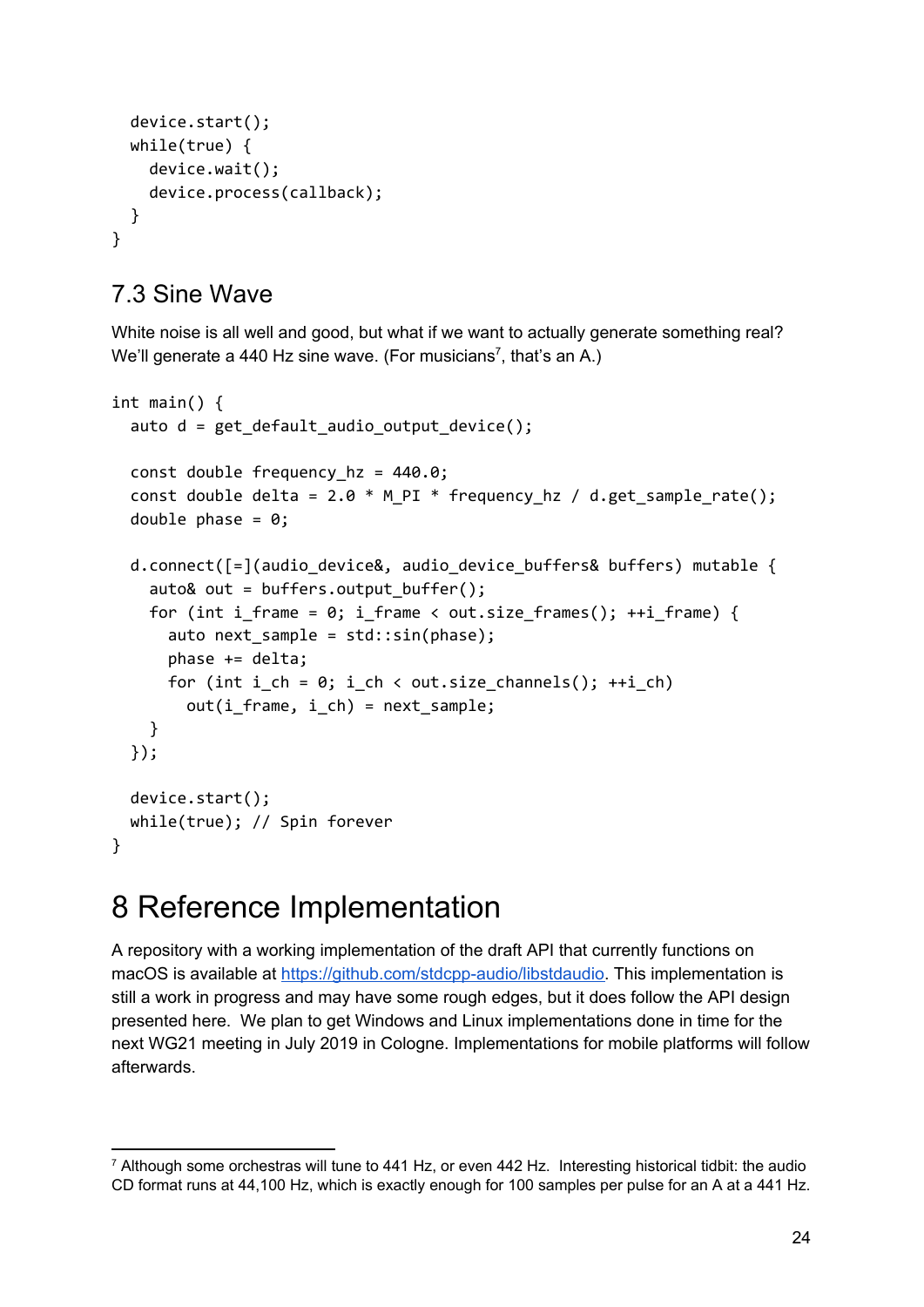This reference implementation also contains additional example apps, demonstrating features like device enumeration and processing microphone input that are not covered by the code examples above.

# <span id="page-24-0"></span>9 Roadmap

The draft audio specification defined by this paper and its follow-ups in future mailings is intended to go through a number of different phases:

- **Phase 1** Low-level device access. This paper represents the beginnings of phase 1. The goal here is to create a foundational framework that the remaining phases can build upon.
- **Phase 2** Audio file I/O and playback. Once the foundation is laid, we can start dealing with file I/O and playback. There has been no design work done in this space, but it will likely take the form of a suite of algorithms and data structures that can be plugged in to the device callback. Adding this is crucial, since playing sounds from a file, and recording microphone input into a file, are probably the two most common uses of an audio API.
- **Phase 3** (optional) MIDI. In music software, an important subcategory of audio software, MIDI has been the dominant industry standard since the 80s as a protocol for communicating musical information. Similarly to audio I/O, MIDI I/O is not portable today, because it relies on platform-specific APIs to communicate with a MIDI interface. If there is interest from the committee, an API for MIDI could be added to the standard library and would be a great addition to the audio API discussed here.

# <span id="page-24-1"></span>10 Open questions

In the more immediate future, there are several open questions that we have not yet addressed, and several features that we have not yet added, but that are potentially important to have in this API even for Phase 1.

### <span id="page-24-2"></span>10.1 Detecting Device Configuration Changes

The configuration of an audio device, as well as the set of available audio devices can change outside of an app while it is running. For example, the user can change audio settings such as the sample rate or the default format in the operating system's preference pane. Furthermore, new devices can be plugged in, existing devices can be unplugged, and another device can be selected as the default output/input device. The app will need to get notification callbacks on all of these. On some systems, for example mobile devices, such notifications will arrive quite frequently.

This turns out to be surprisingly complex because there are no existing standard library facilities that perform this sort of push notification. Low-level audio APIs such as WASAPI and CoreAudio typically report device changes on an unspecified thread, which may or may not be the audio callback thread. Existing higher-level audio APIs will typically note the change in an atomic value, and then report changes through a callback on an event loop or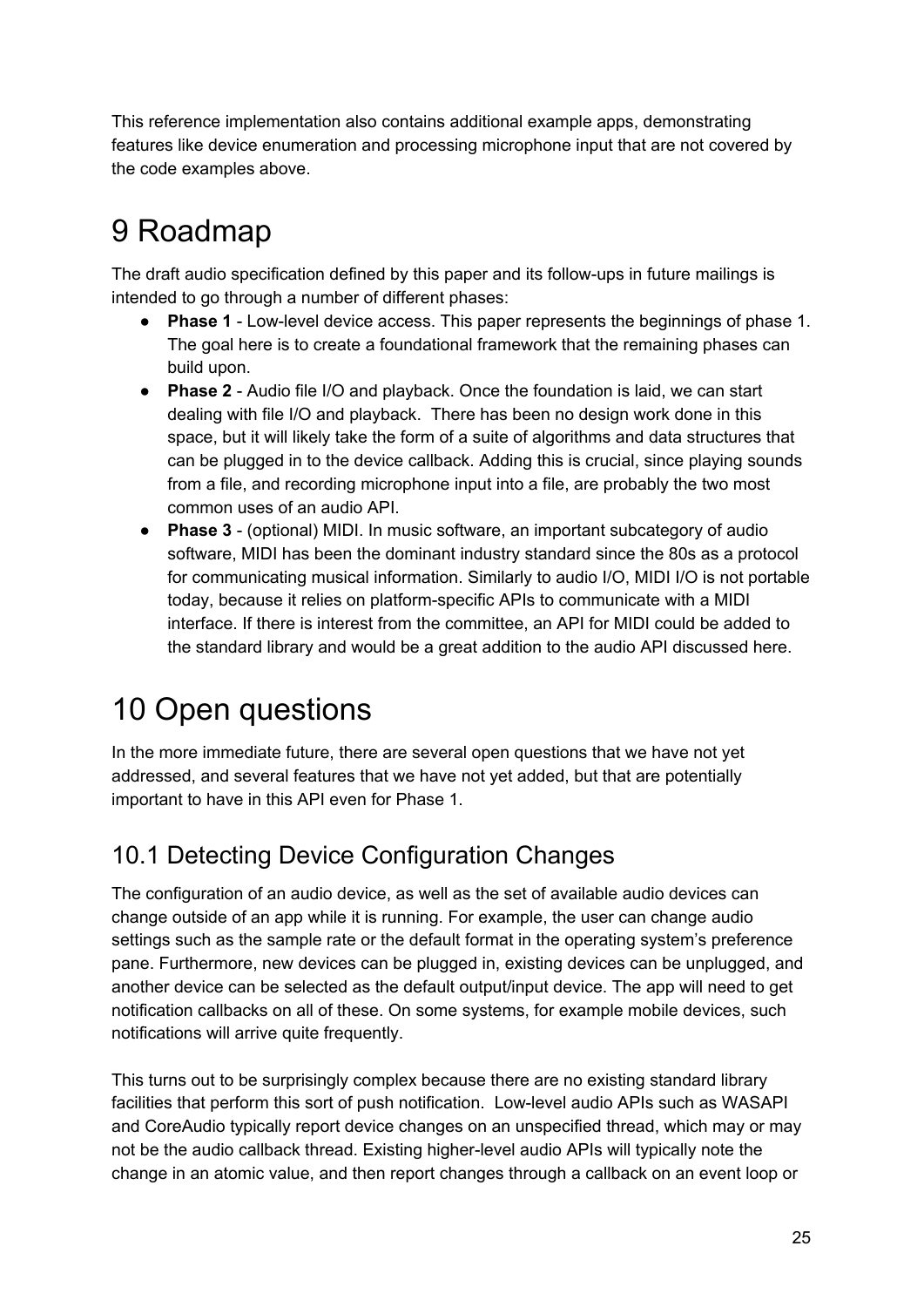update() call. On the other hand, environments with no thread support at all are also important.

It is clear that we need to add some kind of notification API in order for a standard audio API to be useful. However, we are not yet sure which kind of notification API would be the most appropriate for all these aspects. Efforts to unify asynchronous APIs in C++ have started only very recently (see [P1341R0]).

### <span id="page-25-0"></span>10.2 Channel Names and Channel Layouts

There are a number of conventions in the audio world regarding the names of channels, and the order that they appear in an interleaved buffer. For example, in an interleaved stereo buffer, the common standard is to have the left channel first, then the right channel. Similarly, there are standards for other channel configurations. We would like to provide some convenience enums for audio buffers so that you can use (for example) channel::left instead of a numeric index order to access the left channel.

More generally, the meaning of channels does not map to their index in the buffer in the same way on every platform. For example, Windows is using the channel order Left-Right-Center, whereas macOS is using Left-Center-Right. In order to portably send output to the Center channel, we need to provide a dynamic API for querying the current channel layout, as well as defining and requesting a set of channels we are interested in, which is a subset of the channels provided by the audio device. Some existing audio APIs provide this functionality by accepting a channel mask when opening an audio device. We do not yet have a proposal on how to standardise this functionality.

### <span id="page-25-1"></span>10.3 Exclusive vs Shared Mode

On many systems (including Windows and macOS among others), the audio device can be opened either in exclusive mode or in shared mode. In exclusive mode, the device belongs to the program that opened it – no other audio programs from the system will be able to communicate with the audio device while it is opened by another program. In shared mode, the operating system runs a mixer under the hood which allows multiple programs to communicate with an audio device simultaneously. The OS might also apply a master volume and other effects to the output before sending it to the device.

Each setting has different advantages and disadvantages. Exclusive mode provides lower latency because there is no operating system mixer, but it has stricter requirements on buffer format, can potentially fail if another program already has the device open, and does not allow other programs to play audio through the device at the same time. Contrariwise, opening a device in shared mode provides for a wider variety of supported buffer formats, generally doesn't fail, and plays well with other programs, but at the cost of higher latency. Typically, games and consumer programs will use shared mode, while pro audio applications will use exclusive mode.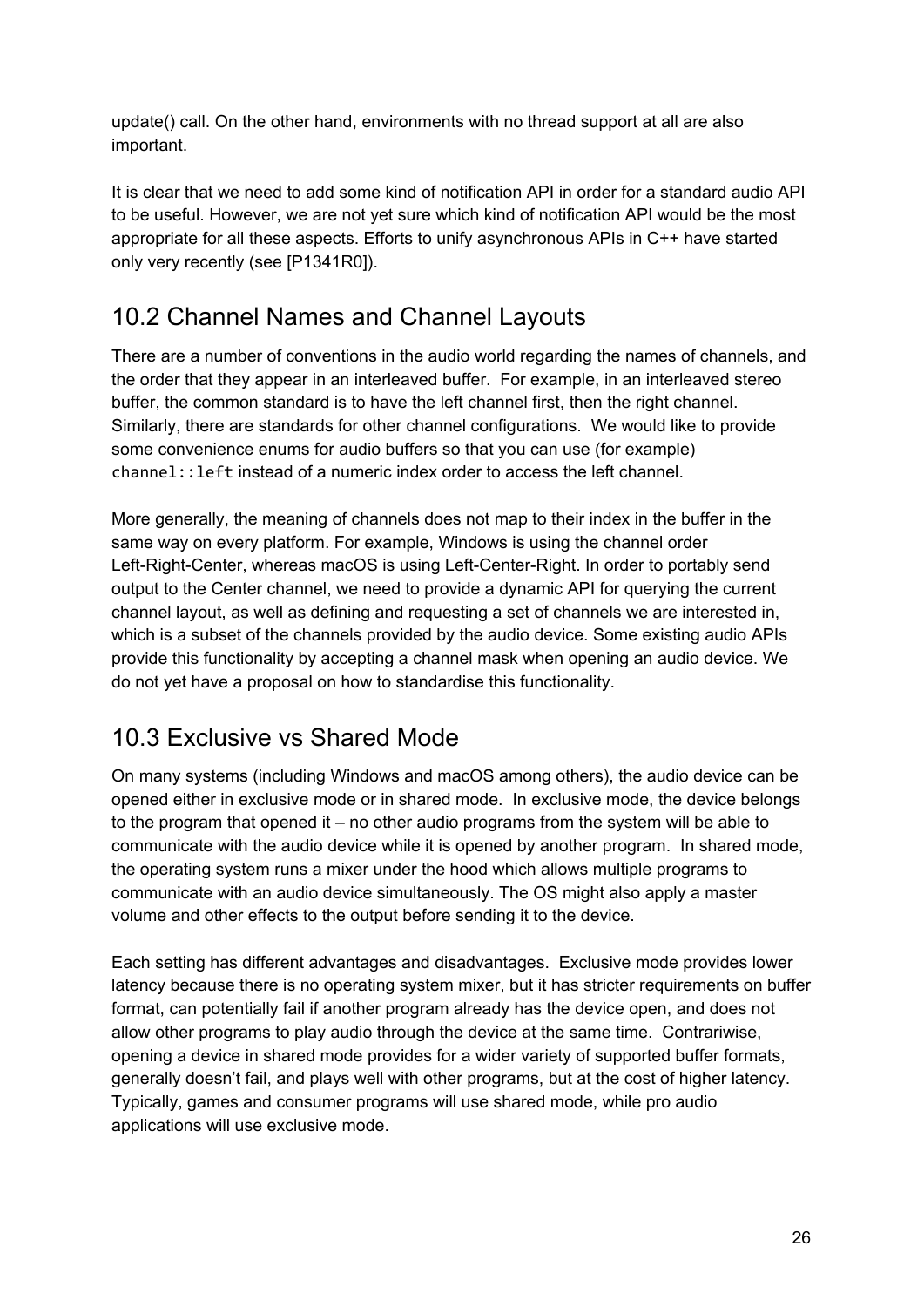This distinction is important, and several backends let the application choose in which mode it wants to open the device. We therefore must design a way to expose this functionality.

### <span id="page-26-0"></span>10.4 Combining Multiple Devices

All of this API is currently centered around operating a single audio device. However, systems exist with more than one audio endpoint $\delta$ , and some method of coordinating among multiple devices is important.

In particular, there are optimization opportunities on some platforms. For example, on Windows, WASAPI allows the user to create an Event which is triggered whenever the device is ready to receive or provide samples. Ordinarily, the user will call WaitForSingleObject() on that Event (which is how audio device::wait() would be implemented under the hood). However, on systems with multiple audio endpoints, it is more efficient to create all of their Events, and then make a single WaitForMultipleObjects() call on all of the Events. This call will trigger whenever the first Event is triggered, and can be called repeatedly to ensure that the calling thread is woken up with a minimum of overhead.

<span id="page-26-1"></span>This functionality could either be built into audio device, or be a separate class.

### 10.5 Clocks and Timestamps

Some use cases for an audio library require a notion of physical time and a clock, for example syncing audio to a video stream or to events triggered by the program. Some platforms provide timestamped audio buffers for these use cases. Such a timestamp typically gives an indication of when a buffer will be sent to the output device, taking into account the current system latency.

On the other hand, some platforms might support audio, but no way at all to relate audio processing to physical time. It is therefore still unclear to us whether (and how) to include clock and time functionality in a standard audio API.

### <span id="page-26-2"></span>10.6 Should We Use Executors and/or Coroutines?

Low-level audio APIs typically use audio callbacks for I/O, and our proposed standard audio API does the same thing. There is clearly some overlap with executors, which aim to provide a basic building block for asynchronous execution in C++. Coroutines also seem useful: they allow to rewrite callback-based code such as our own sound-generating examples above in a much more concise and elegant way. However, at the time of writing, Coroutines have only just been merged into the C++20 working draft, and Executors are postponed until at least C++23. We have no experience yet with how any of these things would integrate into an audio API. For the time being, we prefer to follow the established practice of existing audio APIs, which are callback-based as presented here.

<sup>&</sup>lt;sup>8</sup> In fact, they are common. Most commodity PCs will have audio outputs to plug speakers into, as well as being able to drive audio on a monitor through an HDMI connection.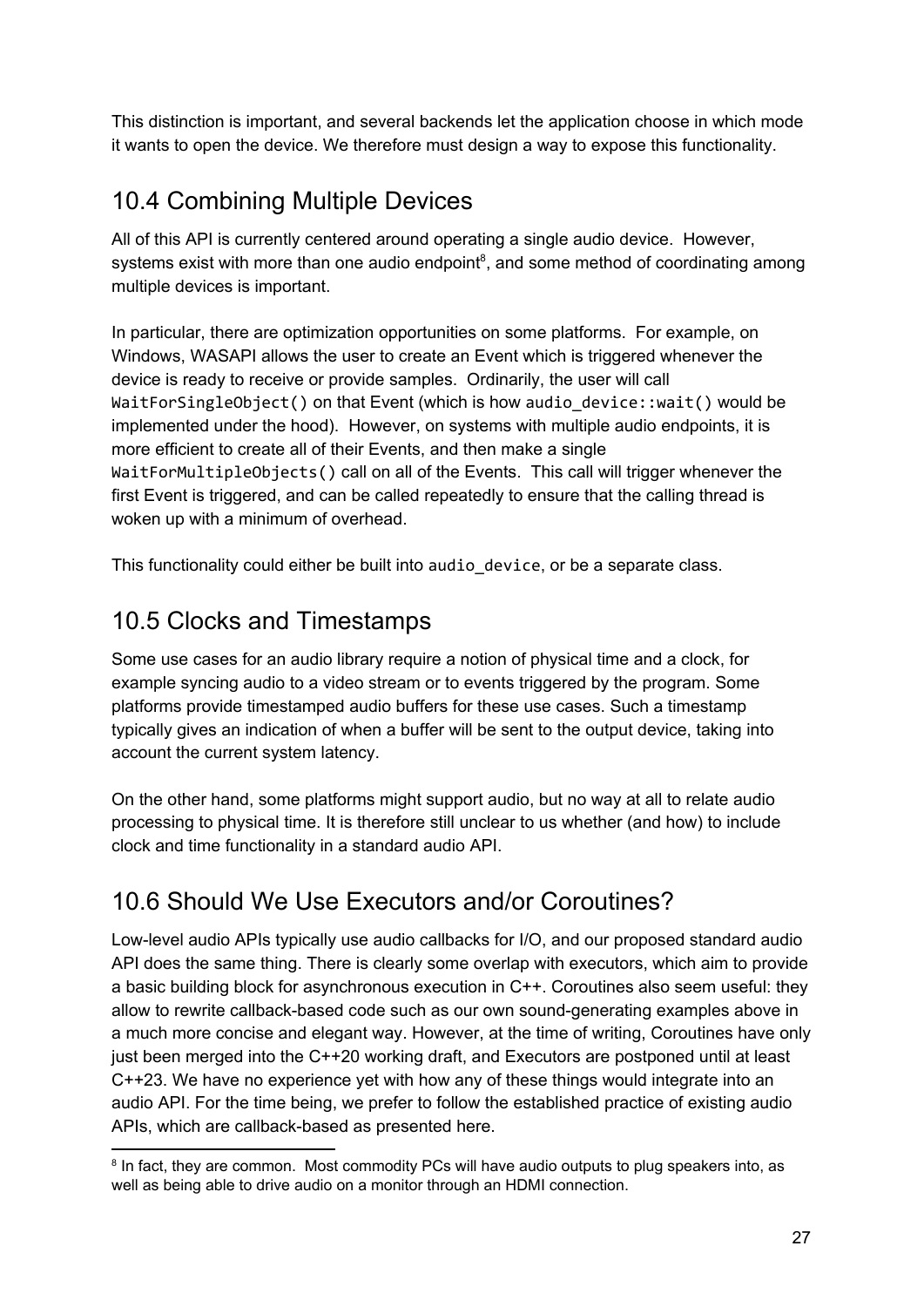### <span id="page-27-0"></span>10.7 Should Device Discovery Be a Centralized Facility?

If the C++ standard library will get some sort of hardware device discovery API in the future, we should make sure that audio is a part of that system. We also want to make sure that the audio device discovery is independent of other classes of devices. For example, you wouldn't want an interleaved list of network and audio devices. However, at present we are not aware of any published proposals in this space.

#### <span id="page-27-1"></span>10.8 What About non-Device-based I/O?

There are plenty of audio I/O use cases where the model of exchanging audio buffers with an audio device, as discussed here, does not apply very well.

For example, spatial audio is an area of growing importance in the audio industry. There are systems such as Dolby Atmos, where the program renders audio to an encoded spatial format (instead of an output device), and then the OS renders that to the underlying audio hardware.

As another example, some systems have a notion of *audio focus* and policies around how the audio focus comes and goes. For example, on a mobile phone, an application producing audio output (such as a media player or a game) can be preempted by a higher-priority application (for example, an incoming call). The audio focus might be returned to the app later when the call is over. Such platforms tend to have APIs based on audio sessions and policies instead of audio devices.

It is currently unclear to us whether and how we would want a standard C++ API to cover such use cases.

# <span id="page-27-2"></span>11 References

[CppChat] <https://www.youtube.com/watch?v=OF7xbz8fWPg>

[AudioLibs] [https://en.wikipedia.org/wiki/Category:Audio\\_libraries](https://en.wikipedia.org/wiki/Category:Audio_libraries)

[Forum] <https://groups.google.com/a/isocpp.org/forum/#!topic/std-proposals/Hkdh02Ejx6s>

[ADC] <https://www.youtube.com/watch?v=1aGoJSvwZjg>

[GAP] Game Audio Programming Principles and Practices, Edited by Guy Somberg. Published by CRC Press. ISBN 9781498746731

[Waveforms] <https://pudding.cool/2018/02/waveforms/>

[PCM] [https://en.wikipedia.org/wiki/Pulse-code\\_modulation](https://en.wikipedia.org/wiki/Pulse-code_modulation)